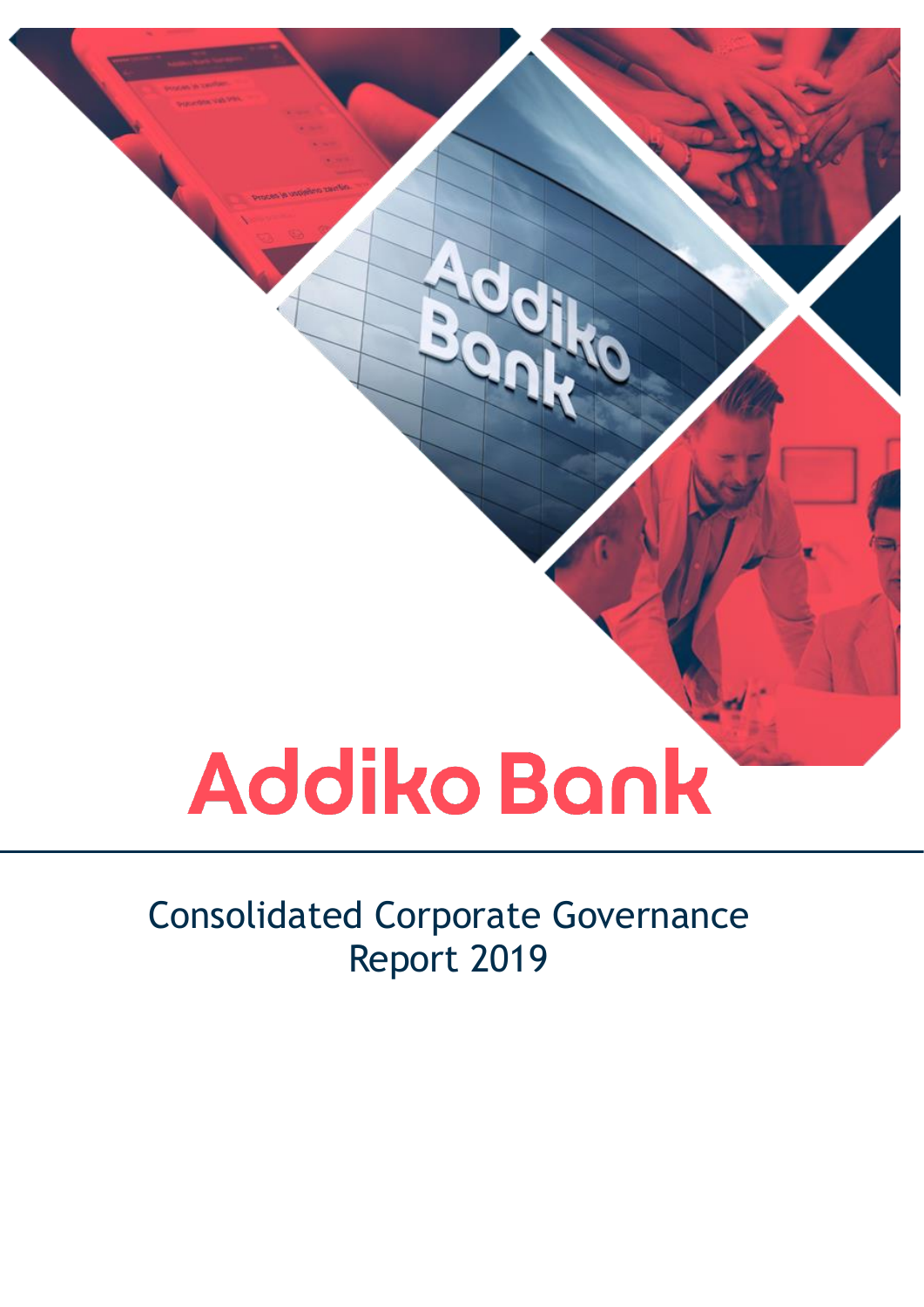# **Table of Contents**

| <b>Corporate Governance Statement</b>                                                                            | 4              |
|------------------------------------------------------------------------------------------------------------------|----------------|
| Addiko's Declaration of Commitment                                                                               | 4              |
| Deviations from the Code                                                                                         | 4              |
| <b>Corporate Structure</b>                                                                                       | 5              |
| <b>General Assembly</b>                                                                                          | 6              |
| <b>Supervisory Board</b>                                                                                         | $\overline{7}$ |
| Supervisory Board members at 31 December 2019                                                                    | $\overline{7}$ |
| Members who left Supervisory Board in 2019                                                                       | $\overline{7}$ |
| State Commissioner at 31 December 2019                                                                           | $\overline{7}$ |
| Supervisory Board Mandates and comparable functions at other listed companies                                    | $\overline{7}$ |
| Independence Criteria for Assessment of Independence of the Supervisory Board members                            | 8              |
| Independent members of the Supervisory Board at year-end 2019                                                    | 8              |
| Supervisory Board Activity Report                                                                                | 9              |
| Committees of the Supervisory Board                                                                              | 10             |
| <b>Management Board</b>                                                                                          | 13             |
| Management Board members of Addiko Bank AG at year-end 2019 and allocation of responsibilities                   | 13             |
| Members who left Management Board in 2019                                                                        | 14             |
| Committees of the Management Board                                                                               | 14             |
| Information on the working procedures of the Management Board                                                    | 15             |
| Supervisory Board Mandates and Comparable Functions in companies outside the Group                               | 15             |
| Members of the Management Board and Supervisory Board of Addiko held mandates in following subsidiaries of       |                |
| Addiko Group at year-end 2019                                                                                    | 15             |
| Information about the remuneration of the Management Board and the Supervisory Board                             | 16             |
| Supervisory Board                                                                                                | 16             |
| Management Board                                                                                                 | 16             |
| Measures taken to promote women on the Management Board, the Supervisory Board and in management positions       |                |
|                                                                                                                  | 18             |
| Women in the Management Board, the Supervisory Board and in management positions                                 | 18             |
| <b>Diversity Concept</b>                                                                                         | 18             |
| Promoting Diversity and Inclusion                                                                                | 18             |
| Diversity in the Supervisory Board                                                                               | 18             |
| <b>External Evaluation</b>                                                                                       | 19             |
| Attachment 1: Transactions and measures exceeding the scope of section 95(5) Austrian Stock Corporation Act and, |                |
| therefore, requiring the approval of Supervisory Board as of 31 December 2019                                    | 21             |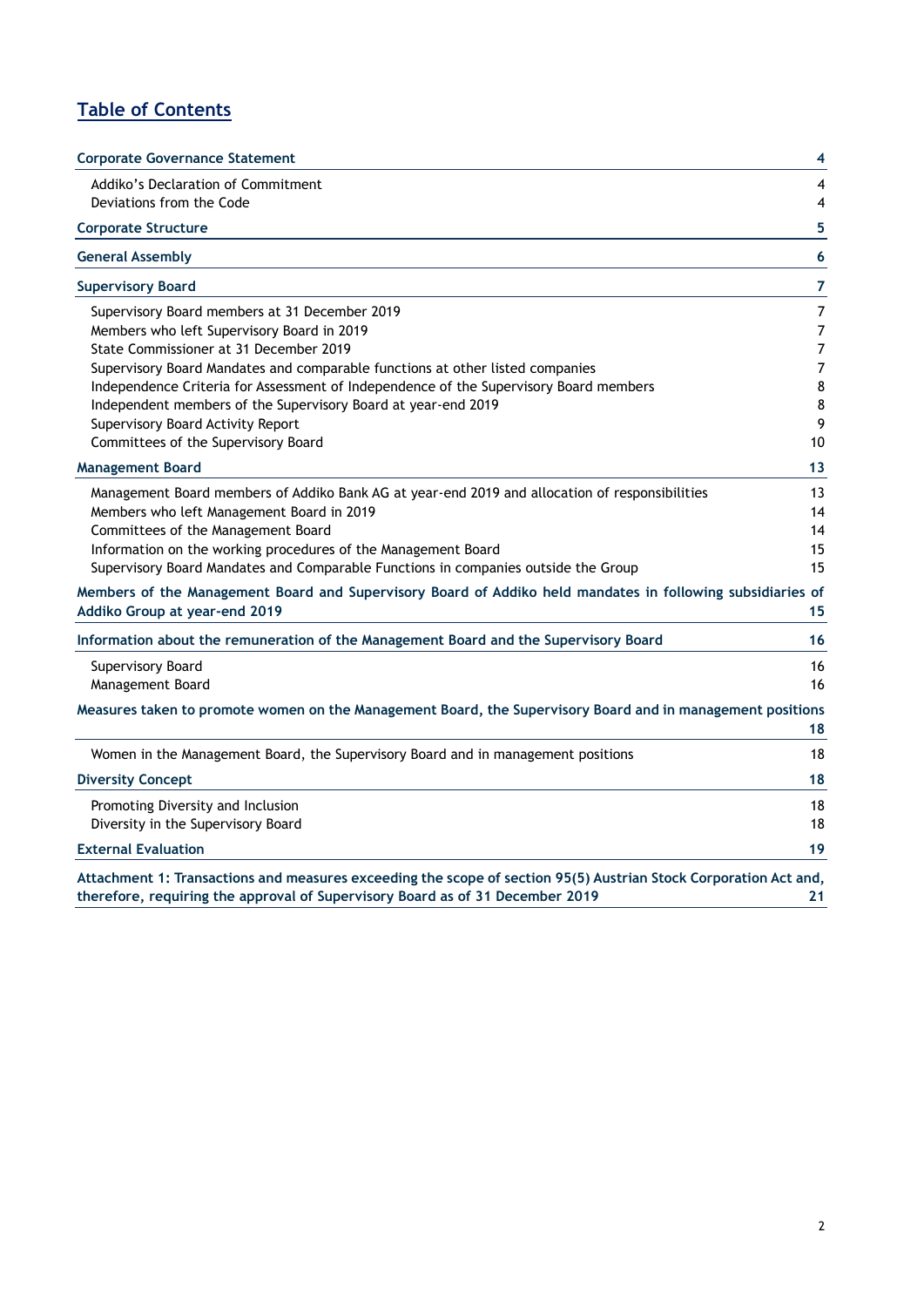# **Glossary**

| Addiko or Bank | Addiko Bank AG                                      |
|----------------|-----------------------------------------------------|
| <b>ABG</b>     | <b>Addiko Group</b>                                 |
| <b>AktG</b>    | Aktiengesetz (Stock Corporation Act)                |
| <b>AML</b>     | Anti Money Laundering                               |
| BiH            | Bosnia and Hercegovina                              |
| <b>BWG</b>     | Bankwesengesetz (Banking Act)                       |
| Code           | Austrian Code of Corporate Governance               |
| <b>CRR</b>     | <b>Capital Requirements Regulation</b>              |
| D&O Insurance  | Directors-and-Officers Insurance                    |
| <b>FX</b>      | Foreign Exchange                                    |
| GoB            | <b>Group of Borrowers</b>                           |
| <b>ICAAP</b>   | <b>Internal Capital Adequacy Assessment Process</b> |
| <b>ICS</b>     | <b>Internal Control System</b>                      |
| <b>ICV</b>     | Internal collateral value                           |
| <b>NPE</b>     | Non-performing exposure                             |
| oGA            | <b>Ordinary General Assembly</b>                    |
| <b>OPEX</b>    | Operational expenditure                             |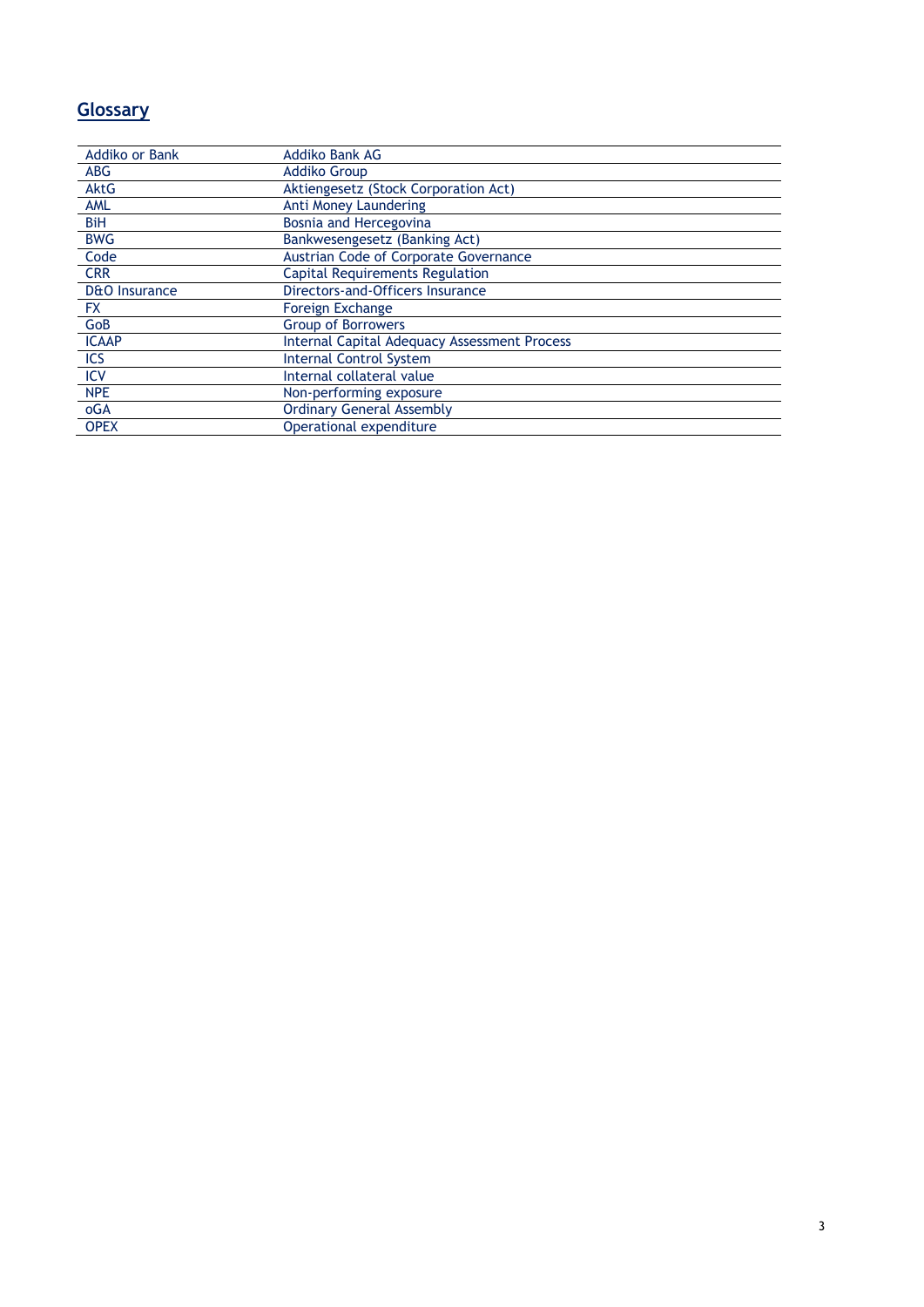# <span id="page-3-0"></span>**Corporate Governance Statement**

### <span id="page-3-1"></span>**Addiko's Declaration of Commitment**

On 12 July 2019, the shares of Addiko Bank AG (hereafter called "Addiko" or "Bank") were admitted to the Official Market of the Vienna Stock Exchange and started trading in the ATX Prime market segment. Addiko has declared its commitment to comply with the rules of the Austrian Code of Corporate Governance ("Code", https://www.corporategovernance.at).

The Code contains:

- rules based on compulsory legal requirements (L rules);
- rules that should be complied with, where deviations must be explained and justified in order for the company's conduct to conform with the Code (C rules, comply or explain);
- and rules that are recommendations, where noncompliance must not be disclosed or justified (R rules).

Certain legal provisions only apply to companies that are listed on the Austrian stock exchange. For non-listed companies, these are to be interpreted as C rules.

### <span id="page-3-2"></span>**Deviations from the Code**

Addiko observes the rules of the Austrian Code of Corporate Governance.

Deviations in below table refer to a period before listing at Vienna Stock Exchange:

| <b>No</b> | <b>Deviations</b>                                                                                                                                                                         | Comments                                                                                                                                                                                                                                                                                                                 |
|-----------|-------------------------------------------------------------------------------------------------------------------------------------------------------------------------------------------|--------------------------------------------------------------------------------------------------------------------------------------------------------------------------------------------------------------------------------------------------------------------------------------------------------------------------|
| $L(C)-4$  | The announcement convening the General<br>Assembly is not made available on the<br>company's website                                                                                      | Ordinary General Assembly was held on 1 March<br>2019. At this point of time Addiko was not listed<br>at the Vienna Stock Exchange.                                                                                                                                                                                      |
| $L(C)-5$  | The candidates for Supervisory<br><b>Board</b><br>elections are not disclosed on the company's<br>website prior to the General Assembly                                                   | Extraordinary General Assembly was held on 6<br>June 2019. At this point of time Addiko was not<br>listed at the Vienna Stock Exchange.                                                                                                                                                                                  |
| $L(C)-6$  | The resolutions passed at the General<br>Assembly are not disclosed on the company's<br>website at the latest on the 2nd workday<br>after the meeting of General Assembly.                | Ordinary and Extraordinary General Assembly<br>of Addiko were held on 1 March, respectively 6<br>June 2019. At this point of time Addiko was not<br>listed at the Vienna Stock Exchange.                                                                                                                                 |
| $C-12$    | The materials and documents required for a<br>supervisory board meeting haven't been<br>made available at least one week<br>before the respective meeting with each<br>and every session. | Before listing the respective documentation has<br>not been sent at least seven days before the<br>date of the meeting with each and every<br>session. Delays in this matter were accepted by<br>Supervisory Board in the respective meeting.<br>After the date of the listing Addiko generally<br>met this requirement. |

Further deviations referring to the entire business year 2019:

| <b>Deviations</b><br><b>No</b>                                                                                                                                                          | <b>Comments</b>                                                                                                                                                                                                                                                                                                                                                                                                     |
|-----------------------------------------------------------------------------------------------------------------------------------------------------------------------------------------|---------------------------------------------------------------------------------------------------------------------------------------------------------------------------------------------------------------------------------------------------------------------------------------------------------------------------------------------------------------------------------------------------------------------|
| $C - 31$<br>The fixed and variable performance-linked<br>annual remunerations of each individual<br>management board member are not<br>disclosed in the Corporate Governance<br>Report. | The remuneration of the members of the<br>Management Board is disclosed in accordance<br>with the legally mandatory provisions.<br>The Management Board has decided to omit a<br>disclosure of the fixed<br>and variable<br>performance-linked annual remunerations of<br>each individual member for reasons of data<br>protection and in consideration of the right of<br>privacy of each Management Board member. |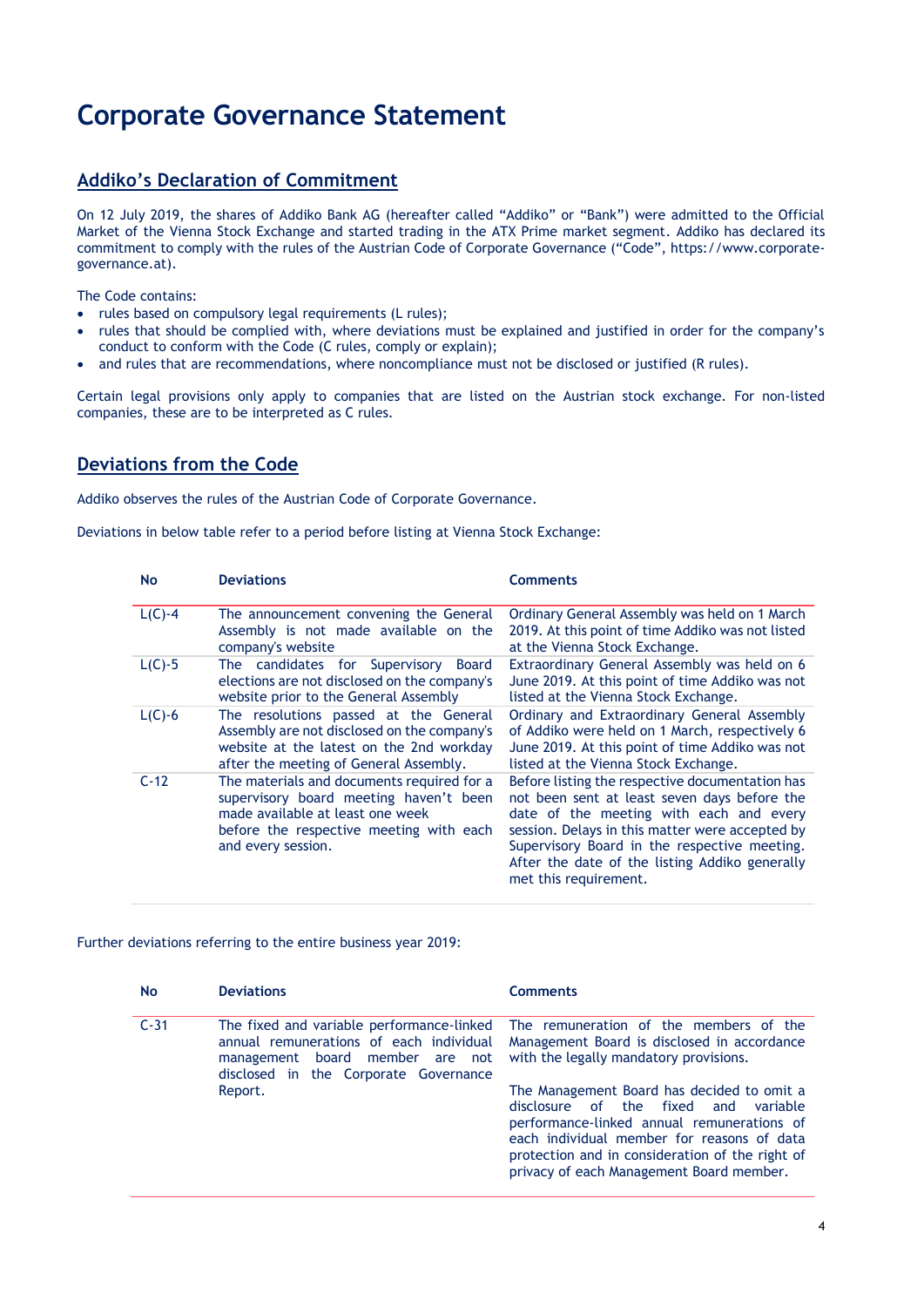|        |                                                                                                                    | According<br>the<br>strict<br>remuneration<br>to<br>regulations according to the applicable banking<br>law any variable remuneration for members of<br>the Management Board complies with the<br>personal achievements of the respective<br>member as well as with the earnings<br>performance, risk and liquidity situation of the<br>company.                                                                                                                                                                                                                                 |
|--------|--------------------------------------------------------------------------------------------------------------------|---------------------------------------------------------------------------------------------------------------------------------------------------------------------------------------------------------------------------------------------------------------------------------------------------------------------------------------------------------------------------------------------------------------------------------------------------------------------------------------------------------------------------------------------------------------------------------|
| $C-39$ | The supervisory board shall ensure that a<br>committee has the authorisation to take<br>decisions in urgent cases. | The Supervisory Board has not implemented a<br>dedicated committee to take decisions in<br>urgent cases. In urgent cases the Supervisory<br>Board as well as its committees are authorized<br>to adopt resolutions outside of regular meetings<br>in written form, for instance via email, fax or<br>any other verifiable electronic means, if no<br>objections are raised by a member (at least<br>within 24 hours after such decision has been<br>made). Representation by other members of<br>the Supervisory Board is not permitted in the<br>case of circular resolutions. |

# <span id="page-4-0"></span>**Corporate Structure**

Addiko is a stock corporation established according to Austrian law with a Management Board and a Supervisory Board (two-tier-system).

The Management Board is responsible for managing the company as required for the benefit of the company considering the interests of the shareholder and the employees as well as public interest. The Management Board develops the strategic orientation of the company and aligns it with the Supervisory Board. It ensures an effective risk management and risk controlling. The Management Board takes it decisions in compliance with all relevant legal provisions, the articles of association and its internal rules of procedure.

The Supervisory Board appoints the members of the Management Board, decides on the remuneration of the Management Board and monitors and evaluates its activity on a yearly basis. The Supervisory Board advises the Management Board on the determination of the business strategy. It takes part in making decisions as provided by law, the articles of association and its internal rules of procedure.



**Figure 1 – Corporate Governance Structure of Addiko as of 31 December 2019**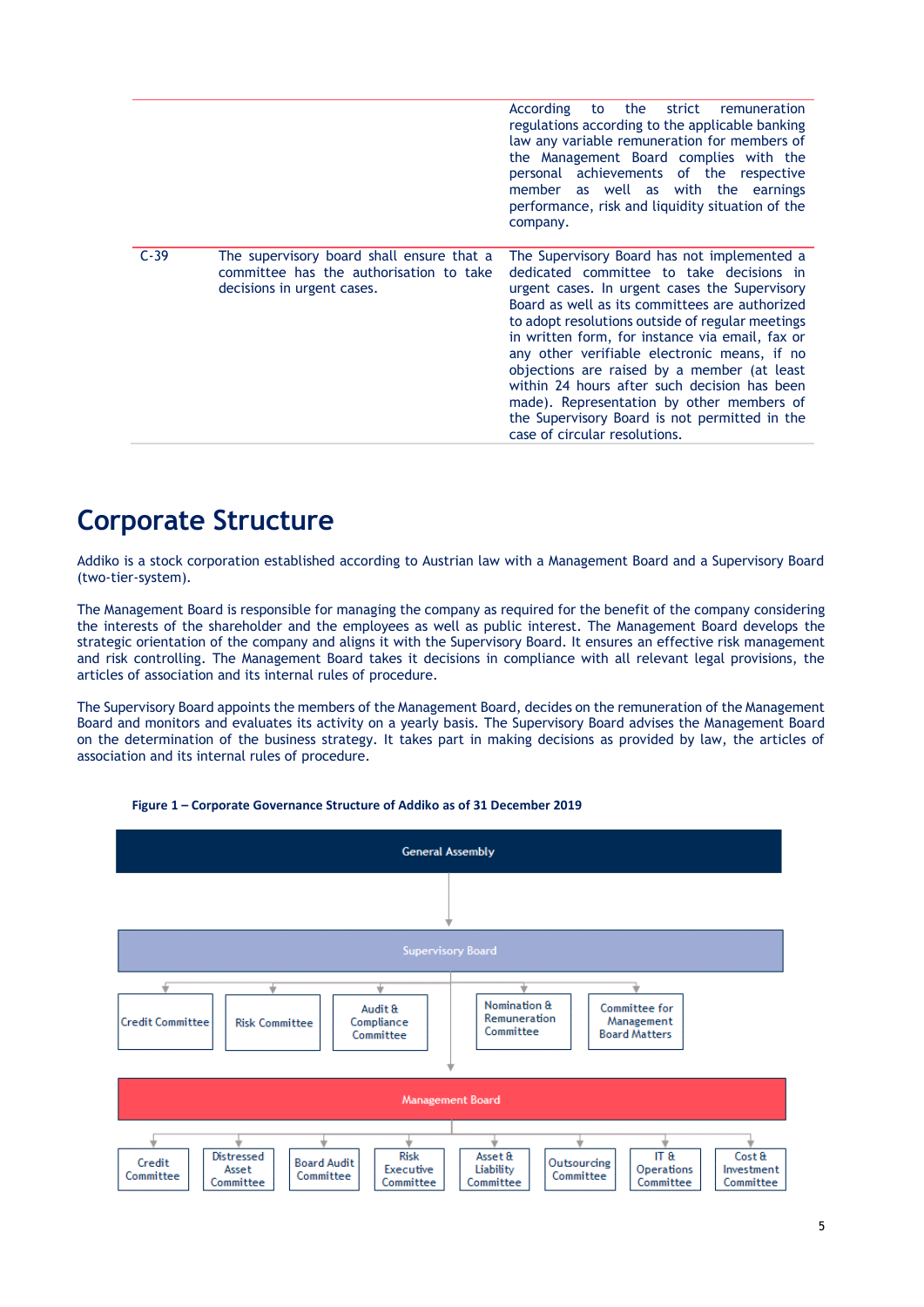# <span id="page-5-0"></span>**General Assembly**

The General Assembly consists of the shareholders of the company. The share capital of Addiko amounts EUR 195,000,000 and is divided into 19,500.000 non-par value bearer shares which carry equal participation interest in the share capital. The General Assembly convened for one ordinary and one extraordinary meeting in 2019.

AI Lake (Luxembourg) S.à r.l. was the sole shareholder of Addiko until its listing at the Vienna Stock Exchange on 12 July 2019.

**Figure 2 – Shareholder structure of Addiko as of 31 December 2019**





Illustration based on most recent major holdings and directors dealings<br>notifications as of 13 December 2019 (Holdings below 4% of the shares are<br>presented in a summarized form, next to holdings by the Management Board and the Supervisory Board). The information provided is based on sources that Addiko considers to be reliable.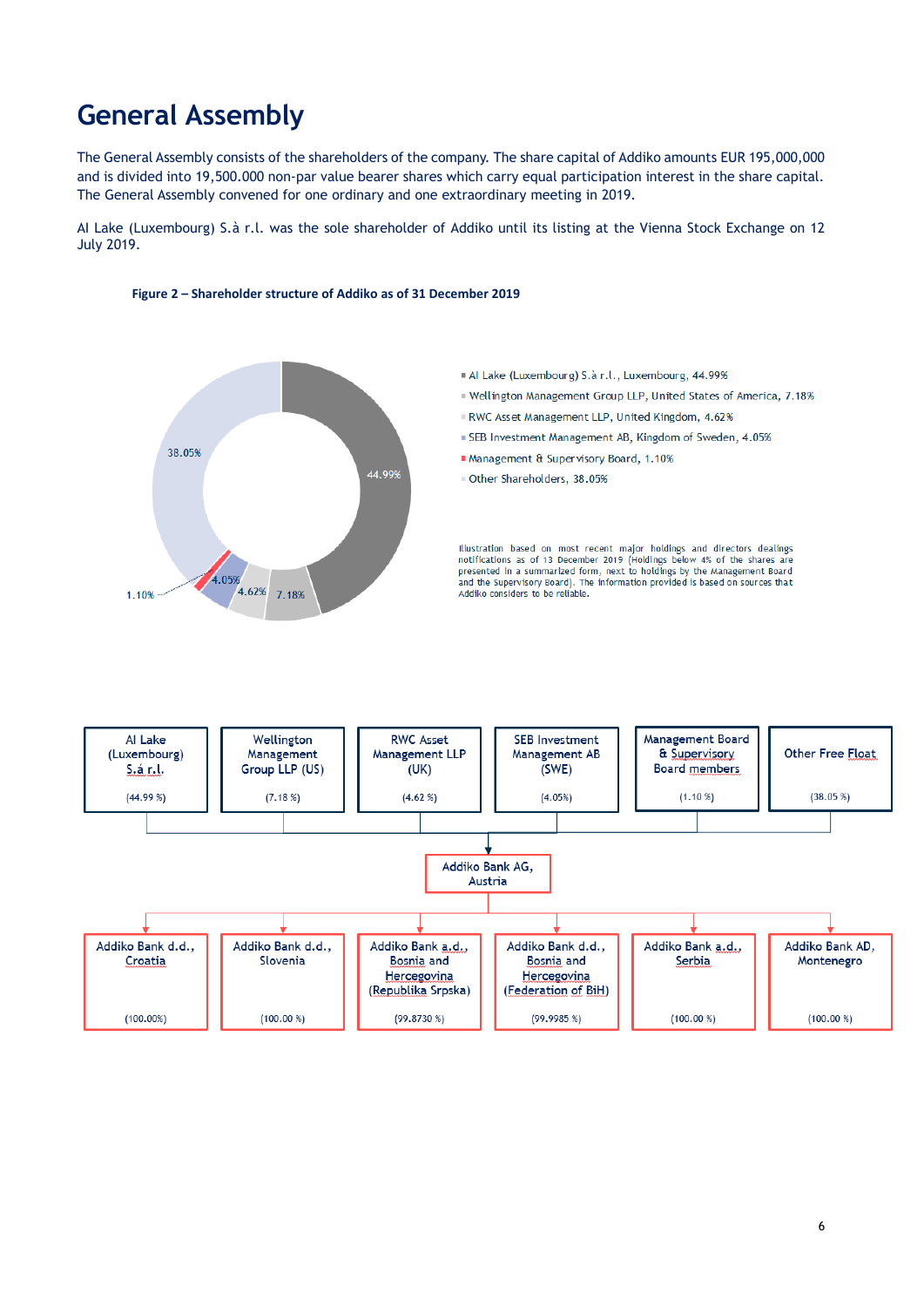# <span id="page-6-0"></span>**Supervisory Board**

## <span id="page-6-1"></span>**Supervisory Board members at 31 December 2019**

[C-58]

| <b>Name</b>                         | <b>Position</b>                  | Year of<br>birth | Date of first<br>appointment | End of the<br>mandate |
|-------------------------------------|----------------------------------|------------------|------------------------------|-----------------------|
| Hermann Josef Lamberti              | Chair                            | 1956             | 01.12.2015                   | oGA 2022              |
| Hans-Hermann Lotter                 | Deputy                           | 1964             | 17.07.2015                   | $0.6A$ 2022           |
| <b>Henning Giesecke</b>             | Deputy                           | 1960             | 17.07.2015                   | $oGA$ 2022            |
| Dragica Pilipovic-Chaffey           | Member                           | 1946             | 17.07.2015                   | oGA 2022              |
| Sebastian Prinz Schoenaich-Carolath | Member                           | 1957             | 06.06.2019                   | oGA 2022              |
| Christian Lobner                    | Member /<br><b>Works Council</b> | 1978             | 22.09.2015                   | until dismissal       |
| <b>Thomas Wieser</b>                | Member /<br><b>Works Council</b> | 1980             | 29.07.2019                   | until dismissal       |

# <span id="page-6-2"></span>**Members who left Supervisory Board in 2019**

[C-58]

| <b>Name</b>          | <b>Position</b>                  | Year of<br>birth | Date of first<br>appointment | End of the<br>mandate |
|----------------------|----------------------------------|------------------|------------------------------|-----------------------|
| Horst Floriantschitz | Member /<br><b>Works Council</b> | 1964             | 22.09.2015                   | 29.07.2019            |

### <span id="page-6-3"></span>**State Commissioner at 31 December 2019**

| <b>Name</b>       | <b>Position</b>              | Year of<br>birth | Date of first<br>appointment | End of the<br>mandate |
|-------------------|------------------------------|------------------|------------------------------|-----------------------|
| Vanessa Koch      | <b>State</b><br>Commissioner | 1989             | 01.03.2019                   | 29.02.2024            |
| Lisa Marie Pölzer | Dep. State<br>Commissioner   | 1989             | 01.03.2019                   | 29.02.2024            |

### <span id="page-6-4"></span>**Supervisory Board Mandates and comparable functions at other listed companies**  $TC-58$ ]

The following Supervisory Board members hold any Supervisory Board mandate or performs a comparable function at a listed company. Members not listed, do not have a comparable function.

| <b>Name</b>             | Company                        | Mandate                     | <b>Position</b> |
|-------------------------|--------------------------------|-----------------------------|-----------------|
| Hermann Josef Lamberti  | ING Group N.V. Amsterdam       | Supervisory<br><b>Board</b> | Member          |
| Hermann Josef Lamberti  | Airbus Group N.V.<br>Amsterdam | Supervisory<br><b>Board</b> | Member          |
| <b>Henning Giesecke</b> | The Social Chain AG, Berlin    | Supervisory<br><b>Board</b> | Deputy          |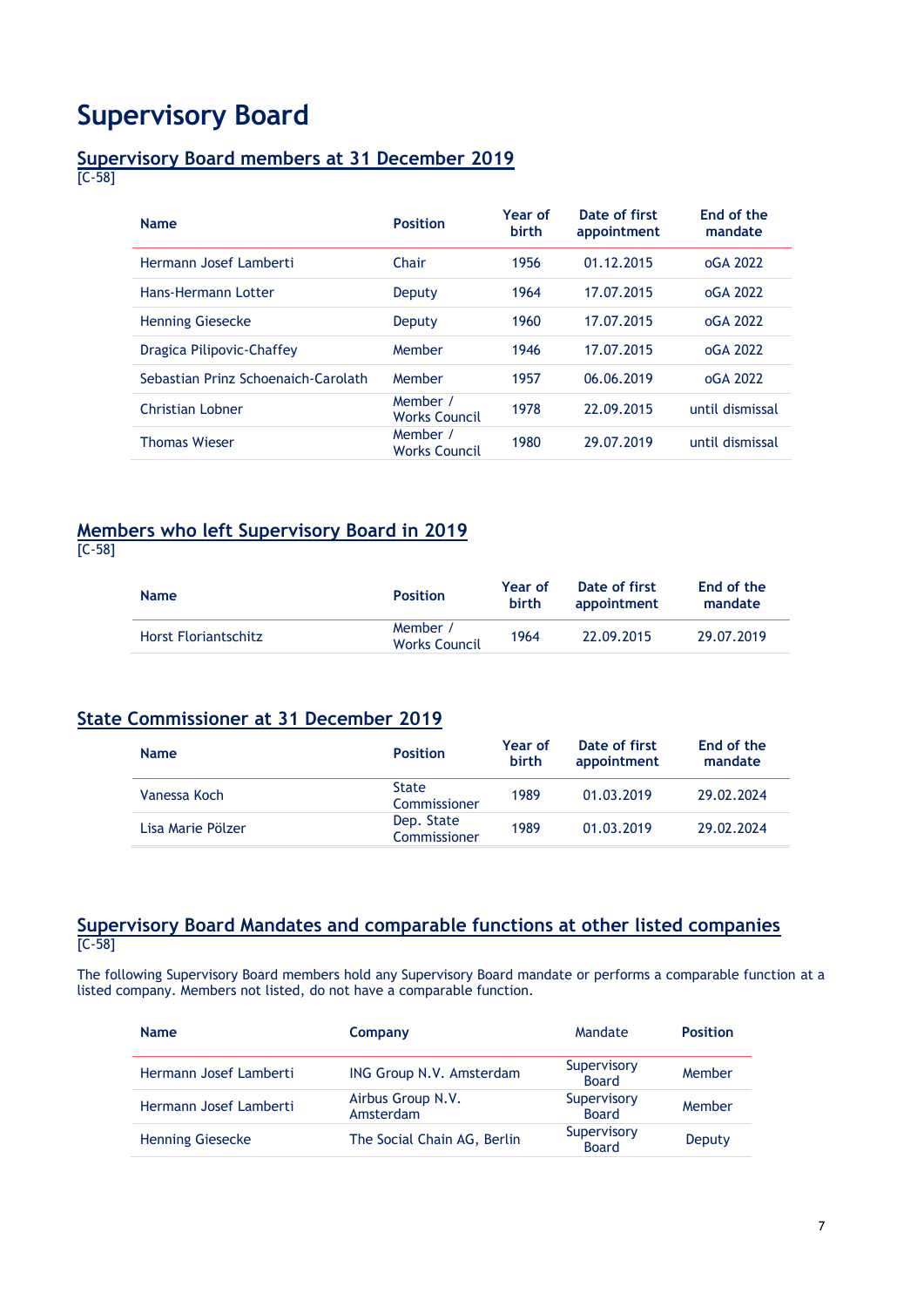# <span id="page-7-0"></span>**Independence Criteria for Assessment of Independence of the Supervisory Board members**

[C-53]

According to Annex 1 of the Austrian Code of Corporate Governance ("Guidelines for Independence"), a member of the Supervisory Board shall be deemed independent if said member does not have any business or personal relations with the Company or its Management Board that constitute a material conflict of interests and is therefore suited to influence the behavior of the member.

The majority of the members of the Supervisory Board elected by the general assembly or delegated by shareholders in accordance with the articles of incorporation shall be independent of the Company and its Management Board. The guidelines in Annex 1 of the Corporate Governance Code shall serve as further orientation. According to the criteria defined, it shall be the responsibility of every member of the Supervisory Board to declare its independence vis-à-vis the Supervisory Board.

The Supervisory Board shall follow the guidelines below when defining the criteria for the assessment of the independence of a member of the Supervisory Board:

- The Supervisory Board member shall not have served as a member of the Management Board or as a management level employee of the Company or one of its subsidiaries in the past five years.
- The Supervisory Board member shall not maintain or have maintained in the past year any business relations with the company or one of its subsidiaries to an extent of significance for the member of the Supervisory Board. This shall also apply to relationships with companies in which a member of the Supervisory Board has a considerable economic interest, but not for exercising functions in the bodies of the group. The approval of individual transactions by the Supervisory Board pursuant to L-Rule 48 does not automatically mean the person is qualified as not independent.
- The Supervisory Board member shall not have acted as auditor of the company or have owned a share in the auditing company or have worked there as an employee in the past three years.
- The Supervisory Board member shall not be a member of the Management Board of another company in which a member of the Management Board of the company is a Supervisory Board member.
- A Supervisory Board member may not remain on the Supervisory Board for more than 15 years. This shall not apply to Supervisory Board members who are shareholders with a direct investment in the company or who represent the interests of such a shareholder.
- The Supervisory Board member shall not be a closely related (direct offspring, spouses, life partners, parents, uncles, aunts, sisters, nieces, nephews) of a member of the Management Board or of persons having one of the aforementioned relations.

According to those criteria all members of the Supervisory Board can be classified as independent.

### <span id="page-7-1"></span>**Independent members of the Supervisory Board at year-end 2019**  $TC-54$ ]

In the case of companies with a free float of more than 20%, the members of the Supervisory Board elected by the General Assembly or delegated by shareholders in accordance with the articles of incorporation shall include at least one independent member pursuant to C-Rule 54 who is not a shareholder with a stake of more than 10% or who represents such a shareholder's interests.

In the case of companies with a free float of over 50%, at least two members of the supervisory board must meet these criteria.

In Addiko following members of Supervisory Board can be classified as independent members in this matter:

| <b>Name</b>                         | <b>Position</b> | Year of<br>birth | Date of first<br>appointment | End of the<br>mandate |
|-------------------------------------|-----------------|------------------|------------------------------|-----------------------|
| Hermann Josef Lamberti              | Chair           | 1956             | 01.12.2015                   | $0.6A$ 2022           |
| <b>Henning Giesecke</b>             | Deputy          | 1960             | 17.07.2015                   | $oGA$ 2022            |
| Dragica Pilipovic-Chaffey           | Member          | 1946             | 17.07.2015                   | $oGA$ 2022            |
| Sebastian Prinz Schoenaich-Carolath | Member          | 1957             | 06.06.2019                   | $oGA$ 2022            |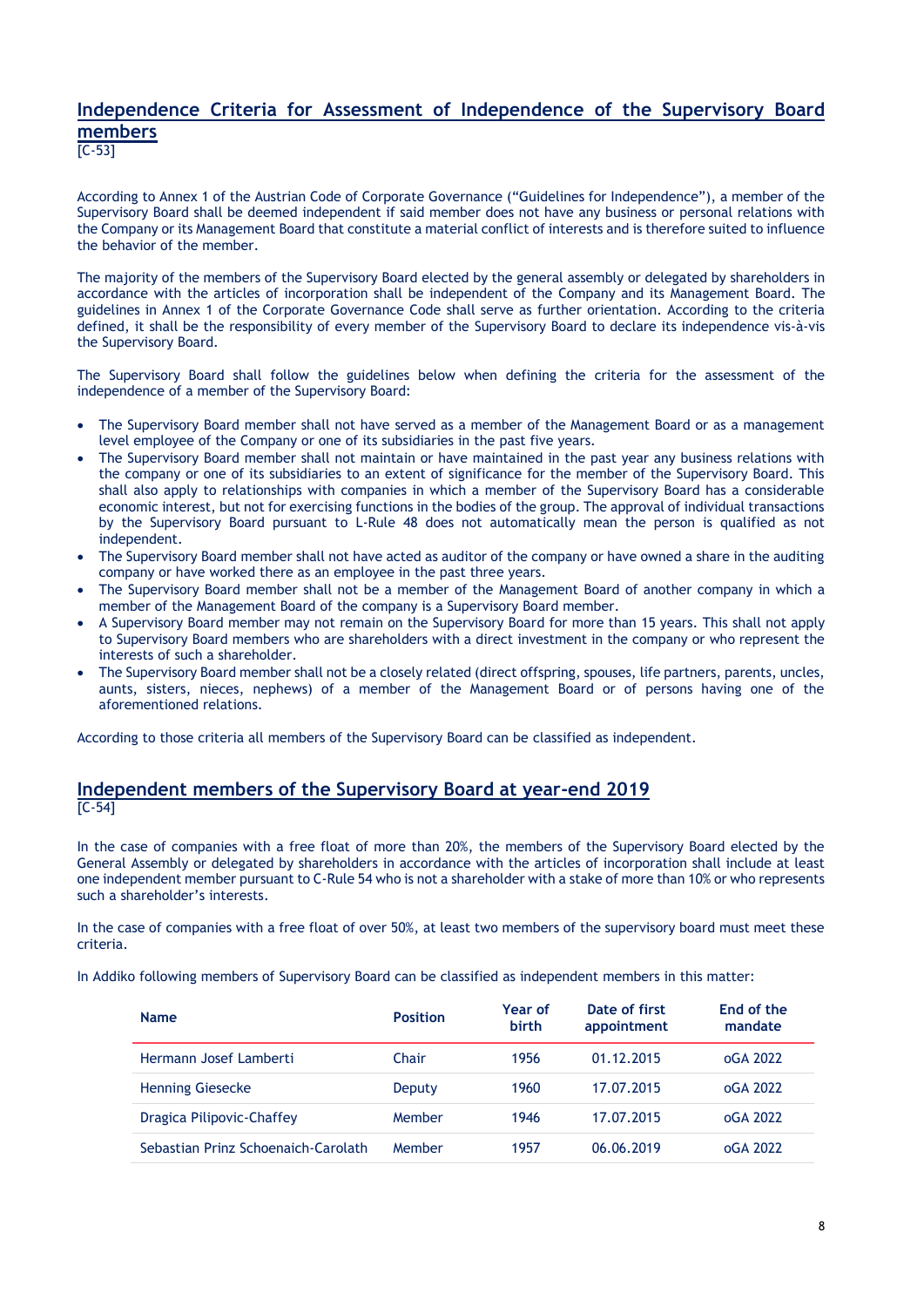### <span id="page-8-0"></span>**Supervisory Board Activity Report**

[C-36, C-58]

 $\ddot{\phantom{a}}$ 

In 2019 the Supervisory Board convened for six meetings and adopted six decisions via circular resolution.

The attendance of the of the members of Supervisory Board on the meetings can be stated as follows:

| <b>Name</b>                                      | <b>Position</b>                  | All meetings<br>to be<br>attended | Attendance<br>in person | Attendance<br>via<br>video/phone | <b>Excused</b> |
|--------------------------------------------------|----------------------------------|-----------------------------------|-------------------------|----------------------------------|----------------|
| Hermann Josef Lamberti                           | Chair                            | 6                                 |                         |                                  |                |
| Hans-Hermann Lotter                              | Deputy                           | 6                                 | 6                       | 0                                | 0              |
| <b>Henning Giesecke</b>                          | Deputy                           | 6                                 | 6                       | 0                                | 0              |
| Dragica Pilipovic-Chaffey                        | Member                           | 6                                 | 5                       | 0                                |                |
| Sebastian Prinz Schoenaich-Carolath <sup>1</sup> | Member                           | 3                                 |                         | 0                                | 2              |
| <b>Christian Lobner</b>                          | Member /<br><b>Works Council</b> | 6                                 | 6                       | 0                                | 0              |
| Thomas Wieser <sup>2</sup>                       | Member /<br><b>Works Council</b> | 2                                 | $\overline{2}$          | 0                                | 0              |
| Horst Floriantschitz <sup>3</sup>                | Member /<br><b>Works Council</b> | 4                                 | 4                       | 0                                | 0              |

The Supervisory Board assisted the Management Board in an advisory capacity and by continually monitoring the governance of the enterprise. At the meetings of the Supervisory Board and its Committees, the Management Board reported in depth on the Addiko Group's financial situation, business performance and risk environment. The Management Board discussed in detail strategies and major specific measures with the Supervisory Board. Legal transactions requiring approval were submitted to the Supervisory Board, and the Supervisory Board was given ample opportunity to thoroughly examine any reports and resolutions proposed by the Management Board.

The Supervisory Board received regularly reports by Internal Audit, Compliance, ICS and Risk function and examined those in detail.

In particular, the Supervisory Board reviewed the annual financial statements as well as the consolidated financial statements and the consolidated Non-Financial Report for 2018, the Management Board Report and Corporate Governance Report for 2018, the Report of the Supervisory Board, the proposal on the allocation of the annual profit and the proposal on the appointment of the external auditor for the financial year 2020. In addition, the Supervisory Board decided, among other topics, upon the Budget 2019 and the medium-term Business Plan, the Recovery Plan of 2019, the amendments of the Organizational Chart, the amendments of the Business and the Risk Strategy, amendments of the Rules of Procedure for the Management and the Supervisory Board, the amendments of the Credit Approval Authorities and Rights, the Internal Audit Charter and Internal Audit Plan, the Remuneration Policy, the Diversity Targets and Strategy, the Fit & Proper Policy as well as the Fit & Proper Assessment of the Supervisory Board and Management Board. Furthermore, the Supervisory Board took decisions on several transactions requiring approval according to the Rules of Procedure of Management Board and of Supervisory Board.

<sup>1</sup> Sebastian Prinz Schoenaich-Carolath was appointed as new member of the Supervisory Board on 6 June 2019, afterwards 3 meetings were still held in business year 2019

<sup>2</sup> Thomas Wieser was delegated by the Worker's Council to the Supervisory Board on 29 July 2019, afterwards 2 meetings were still held in business year 2019

<sup>3</sup> Horst Floriantschitz was replaced by Thomas Wieser from 29 July 2019, as member of the Supervisory Board delegated by the Worker's Council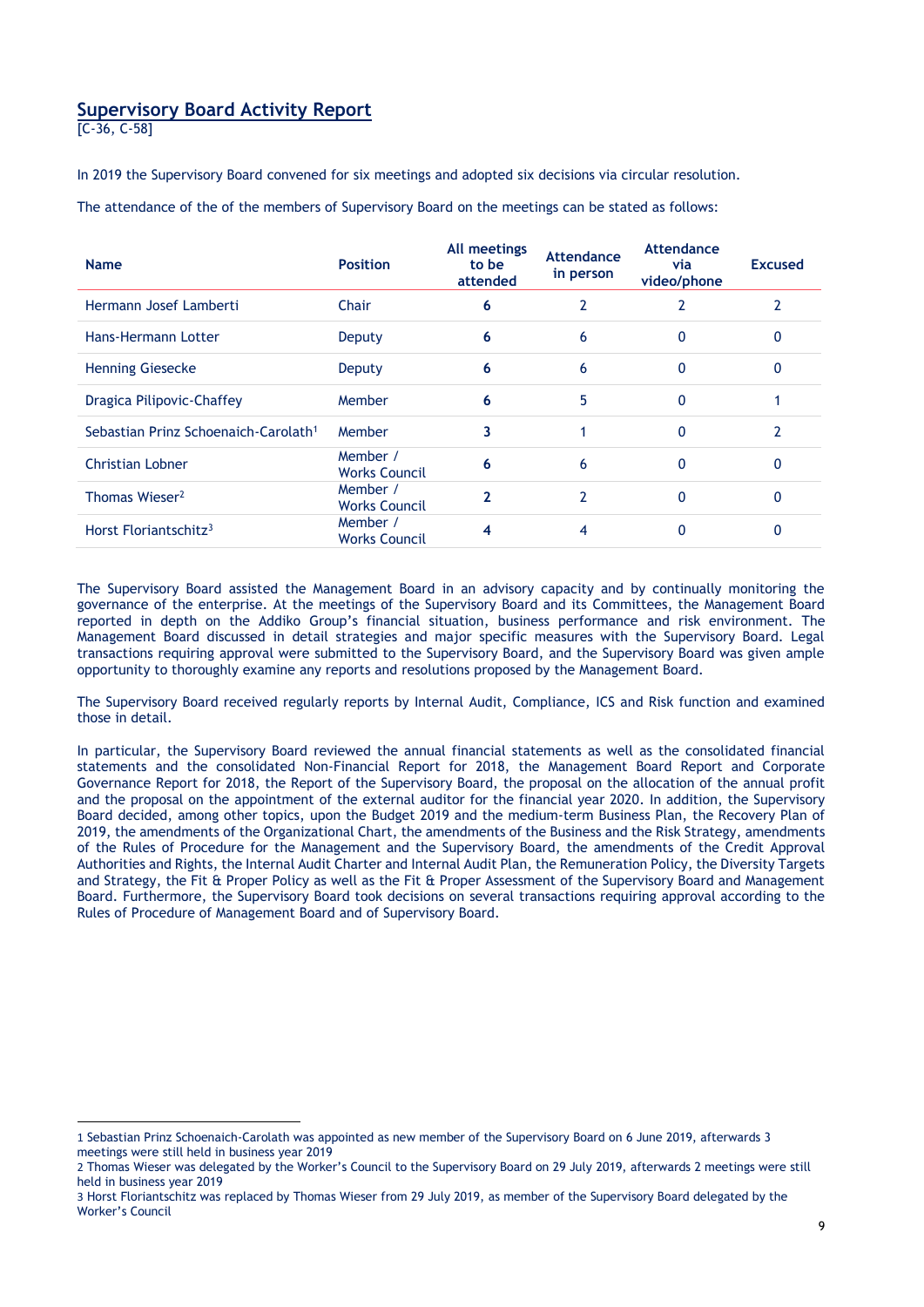### <span id="page-9-0"></span>**Committees of the Supervisory Board**

[C-34, C-39]

The following committees of the Supervisory Board have been established according to the applicable rules of the Articles of Association of Addiko and the Austrian Banking Act (Bankwesengesetz, "BWG").

#### **Credit Committee**

| <b>Name</b>             | <b>Position</b>                           |
|-------------------------|-------------------------------------------|
| <b>Henning Giesecke</b> | Chair                                     |
| Hans-Hermann Lotter     | Deputy                                    |
| Hermann Josef Lamberti  | Member                                    |
| <b>Christian Lobner</b> | Member / Works Council                    |
| <b>Thomas Wieser</b>    | Member / Works Council - since 29.07.2019 |
| Horst Floriantschitz    | Member / Works Council - until 29.07.2019 |

The Credit Committee is a decision-making committee and highest credit authority responsible for the granting of loans and credits to customers or to a group of affiliated customers in accordance with the Rules of Procedure of the Supervisory Board. Those credit authority levels refer to credit decisions for "Group of Borrowers" in group competence, e.g. with gross exposure exceeding the institutional credit competence of the respective subsidiaries.

Furthermore, any intragroup limit to any subsidiary within Addiko Group referring to any kind of exposure/investment must be approved by the Credit Committee of the Supervisory Board.

The Credit Committee held six meetings and adopted five decisions via circular resolution in 2019.

| <b>Name</b>             | Position                                |
|-------------------------|-----------------------------------------|
| Hans-Hermann Lotter     | Chair                                   |
| <b>Henning Giesecke</b> | Deputy                                  |
| Christian Lobner        | Member / Works Council since 29.07.2019 |
| Horst Floriantschitz    | Member / Works Council until 29.07.2019 |

#### **Audit and Compliance Committee**

The Audit and Compliance Committee examines the Annual Financial Statements and Consolidated Group Financial Statements including the consolidated Non-Financial-Report and prepares the adoption of the Annual Financial Statements as well as the proposal on the allocation of the annual profit by the Supervisory Board. The Committee further reviews the report of the Supervisory Board and the (consolidated) management report.

The Audit and Compliance Committee receives regularly reports by Internal Audit, Compliance, ICS and Risk function and examines those in detail.

The Audit and Compliance Committee conducts the procedure for selecting the auditor taking into consideration the appropriateness of the fee as well as the recommendations for the appointment of the auditor (group auditor) to the Supervisory Board. The Committee monitors the auditing process including its results in the audit opinion and consolidated audit opinion.

Further tasks of the Audit and Compliance Committee are to monitor accounting process and the effectiveness of the internal control system, to supervise and audit the group internal audit and group compliance, as well as to examine and supervise the independence of the auditor and group auditor, in particular about the services rendered additionally for the company.

The Committee held six meetings in 2019.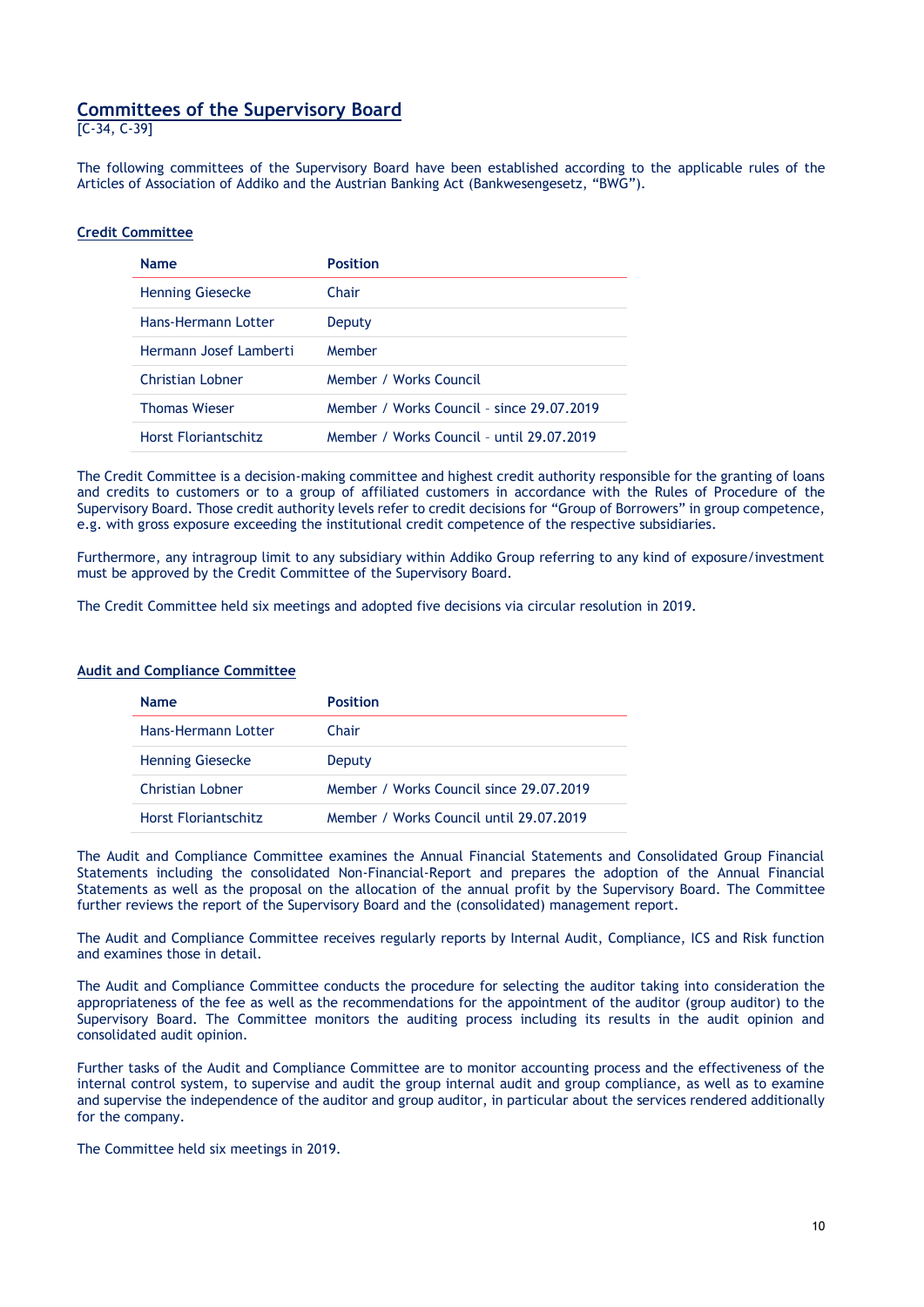#### **Risk Committee**

| <b>Name</b>             | Position                                  |
|-------------------------|-------------------------------------------|
| <b>Henning Giesecke</b> | Chair                                     |
| Hans-Hermann Lotter     | Deputy                                    |
| Hermann Josef Lamberti  | Member                                    |
| <b>Thomas Wieser</b>    | Member / Works Council - since 29.07.2019 |
| Christian Lobner        | Member / Works Council                    |
| Horst Floriantschitz    | Member / Works Council - until 29.07.2019 |

The Risk Committee advises the Management Board on the current and future risk appetite and risk strategy and monitors the implementation of that risk strategy.

The Committee examines the risk environment of the company with regard to all material risks. It assesses if prices of the services and products adequately consider the business model and risk strategy. Additionally, the Risk Committee endorses the Recovery Plan of Addiko Group.

Furthermore, the Risk Committee assesses whether the incentives offered by the internal remuneration system take into account risk, capital, liquidity and the probability of realizing profits as well as the point in time when realized.

The Committee held five meetings in 2019.

#### **Nomination and Remuneration Committee**

| <b>Name</b>                            | <b>Position</b>        |
|----------------------------------------|------------------------|
| Sebastian Prinz<br>Schoenaich-Carolath | Chair                  |
| Dragica Pilipovic-Chaffey              | Deputy                 |
| Hans-Hermann Lotter                    | Member                 |
| Thomas Wieser                          | Member / Works Council |

The Nomination and Remuneration Committee was newly implemented on 6 June 2019 according to sections 29 and 39c Austrian Banking Act (Bankwesengesetz, "BWG").

The Nomination and Remuneration Committee submits proposals to the Supervisory Board for new members of the Management Board and deals with issues relating to succession planning. The Committee supports the Supervisory Board also with the preparation of proposals to the General Assembly for filling of vacancies on the Supervisory Board.

The Committee considers in its recommendation's diversity targets as well as balanced skills and experience of the members of the corporate bodies and periodically assesses the Management Board's and Supervisory Board's structure, size, composition and performance.

Furthermore, it prepares resolutions on remuneration matters, including resolutions that have an impact on the company's risk and risk management and must be passed by the Supervisory Board. The Committee reviews the remuneration policy and monitors the remuneration practices as well as the incentive structure of the company.

The Committee held one meeting in 2019.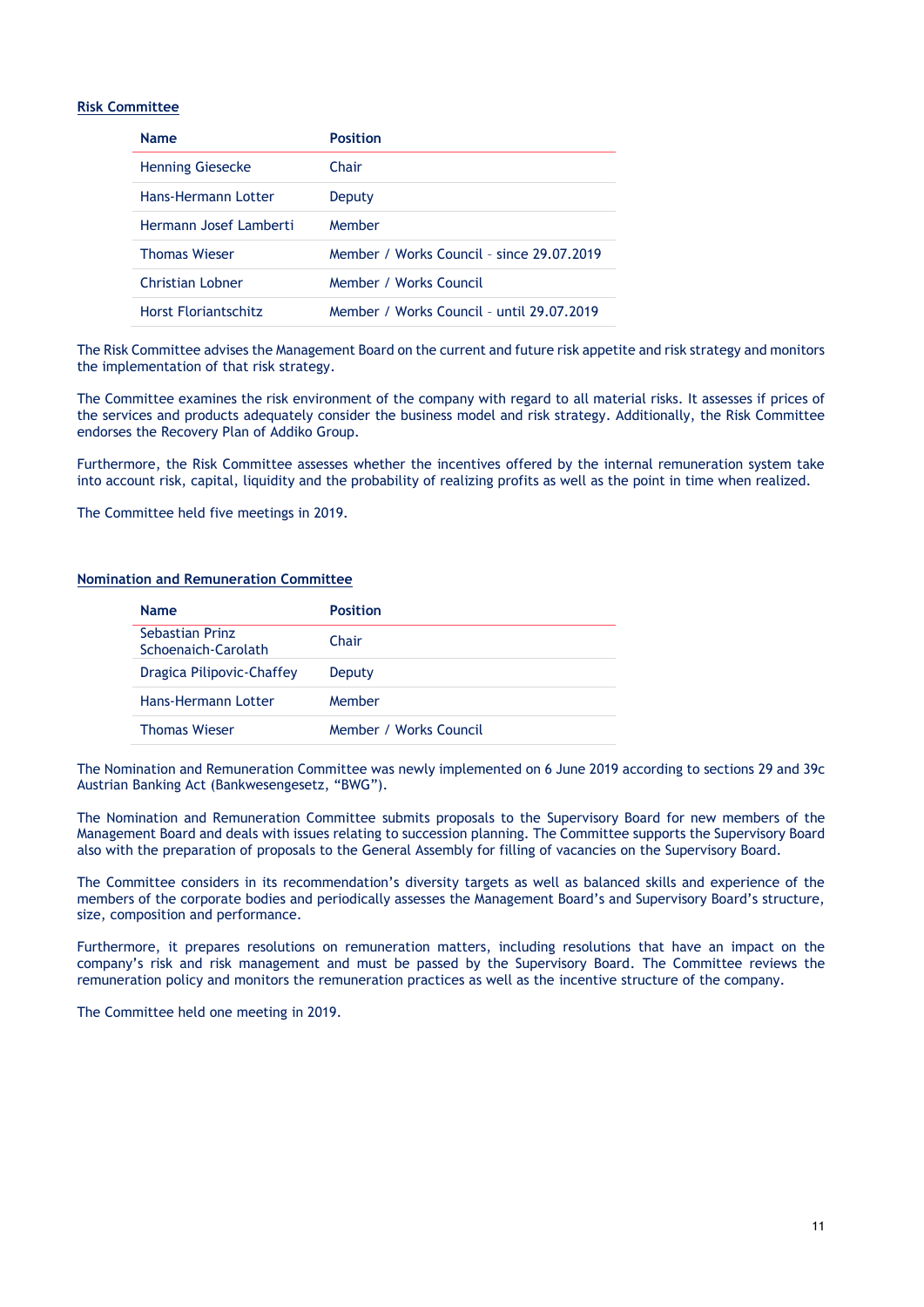#### **Committee for Management Board Matters**

| <b>Name</b>             | <b>Position</b> |
|-------------------------|-----------------|
| Hermann-Josef Lamberti  | Chair           |
| Hans-Hermann Lotter     | Deputy          |
| <b>Henning Giesecke</b> | Member          |

The Committee for Management Board Matters is a decision-making committee responsible for the exercise of representative rights pursuant to the Stock Corporation Act (Aktiengesetz, "AktG") and is required to advise on and manage the legal relationships between the company and the members of the Management Board except for the appointment and dismissal of the members of the Management Board.

The Committee held one meeting and adopted one decision via circular resolution in 2019.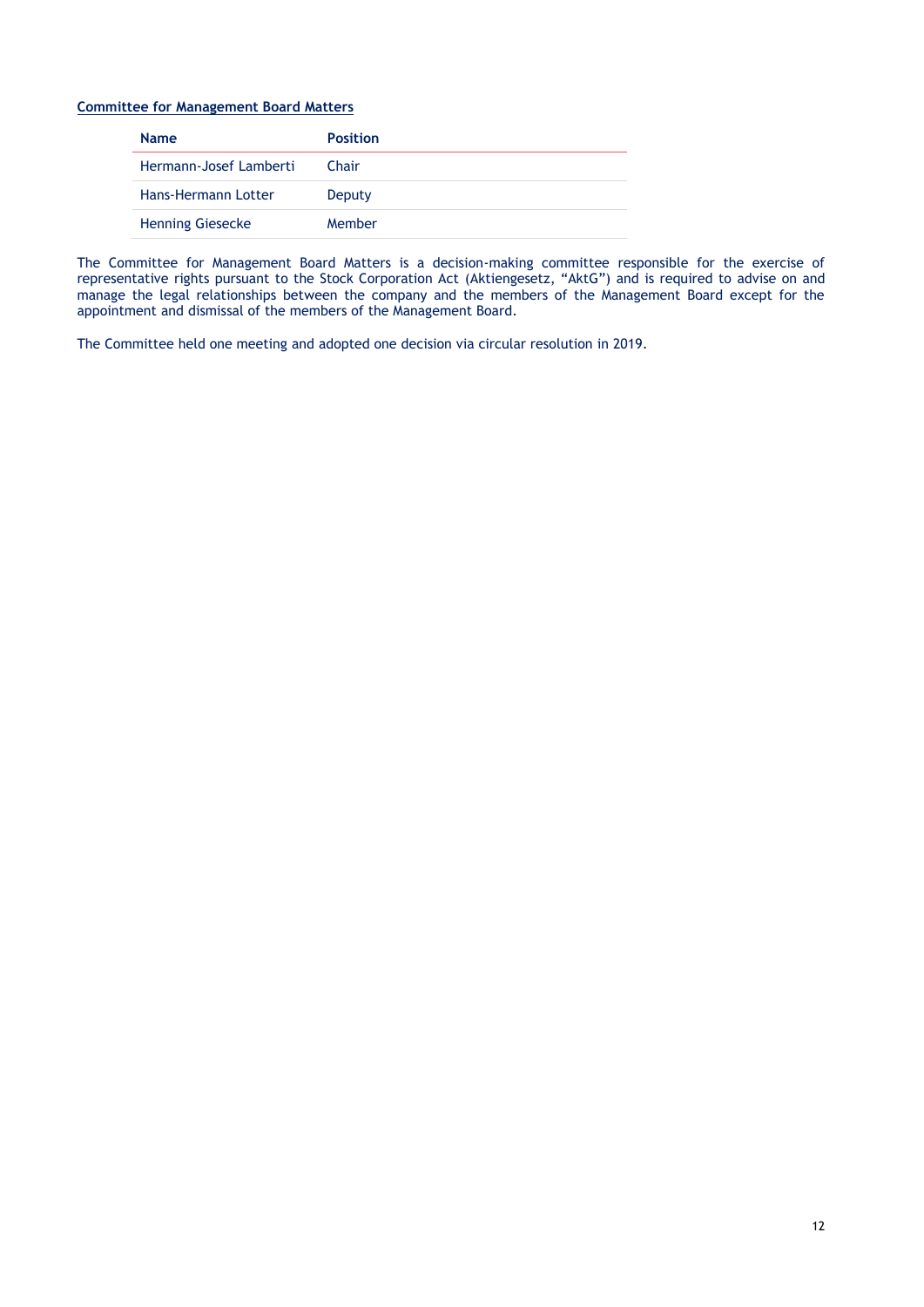# <span id="page-12-0"></span>**Management Board**

### <span id="page-12-1"></span>**Management Board members of Addiko Bank AG at year-end 2019 and allocation of responsibilities**

 $\overline{[C-16]}$ 

| <b>Name</b>           | <b>Position</b> | Year of birth | Date of first<br>appointment | End of the<br>mandate |
|-----------------------|-----------------|---------------|------------------------------|-----------------------|
| Razvan Munteanu       | CEO             | 1966          | 01.01.2016                   | 31.03.2021            |
| Markus Krause         | <b>CRO</b>      | 1968          | 17.08.2015                   | 16.08.2021            |
| <b>Csongor Nemeth</b> | <b>CCBO</b>     | 1974          | 01.11.2015                   | 31.10.2021            |
| Johannes Proksch      | CFO             | 1969          | 01.07.2015                   | 31.07.2021            |



**Razvan Munteanu Markus Krause Chief Executive Officer (CEO) Chief Risk Officer (CRO)**

Group Audit Group Data Office Group Compliance & Corporate Governance<br>
Group Corporate Communication & Marketing<br>
Group Operational Risk Management Group Corporate Communication & Marketing Group Operational Risk Group Operational Risk Group Operational Risk Group Operational Risk Group Operational Risk Group Operational Risk Group Operational Risk Group Operational R Group Balance Sheet Management & Treasury Group Human Resources and Group Corporate Credit Risk Group IT<br>Group Retail Product Management<br>Group Retail Product Management<br>Group Model & Credit Portfolio Group Sales, Distribution & Customer Experience



Group Model & Credit Portfolio Management



**Csongor Nemeth Johannes Proksch Chief Corporate & SME Banking Officer (CCBO) Chief Financial Officer (CFO)**

Group Operations<br>
Group Large Corporate & Public<br>
Group Accounting & Reporting Group Large Corporate & Public Corporate Group Accounting & Reporting<br>Group Customer Experience & Digitalisation Group Business & Sales Controlling Group Customer Experience & Digitalisation Group Sales Development Group Cost & Investment Controlling Group Organisation, Projects & Process Management Group Legal<br>Corporate Business Development Investor Rela



Investor Relation / Group Corporate Development

Group Audit, Group Compliance as well as Data Protection Officer report to the whole Management Board.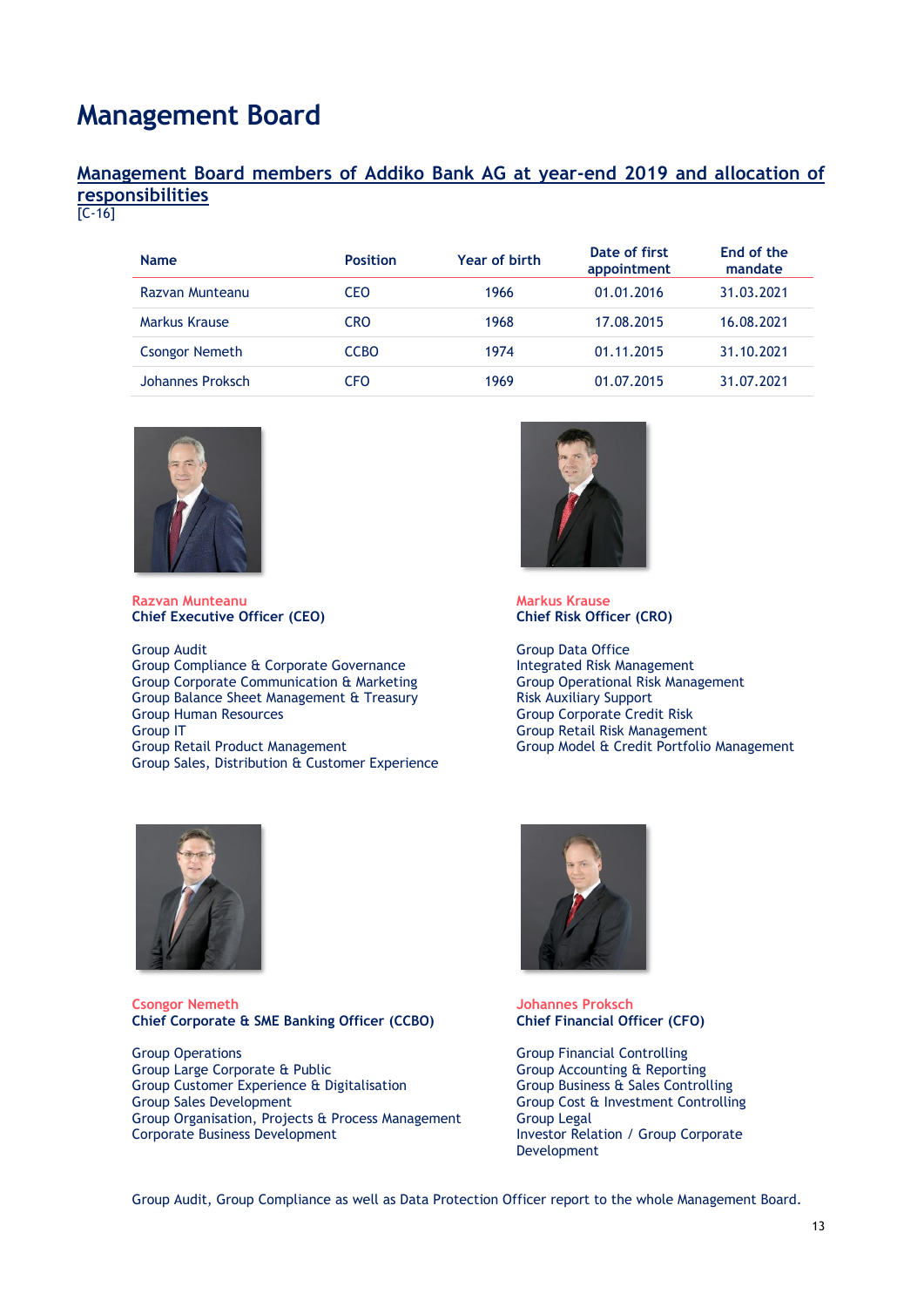### <span id="page-13-0"></span>**Members who left Management Board in 2019**

 $\overline{[C-16]}$ 

No member left the Management Board in 2019.

### <span id="page-13-1"></span>**Committees of the Management Board**

Following committees of the Management Board have been established in Addiko.

#### **Credit Committee**

The Credit Committee is a decision-making committee and approves all counterparty risks (including credits to associated companies of the Addiko Bank-network or problem loans) above the credit authority of the subsidiaries and/or above the delegated credit competence of single persons, except borrower with Watch Loan 2 or default (NPE) status.

#### **Distressed Asset Committee**

The Distressed Asset Committee is a decision-making committee and approves all counterparty risks for Group of Borrowers (GoB) or any borrower within GoB which has Watch Loan 2 or default (NPE) status.

#### **Board Audit Committee**

The Board Audit Committee is an advisory committee, which oversees the proper monitoring and supervision of regulatory topics and acts as a strategic platform for its participants to discuss operational risk on a group-wide level. Moreover, it provides an overview of significant audit deficiencies, legal and compliance issues as well as AML.

#### **Risk Executive Committee**

The Risk Executive Committee is an advisory committee in charge of ICAAP and risk bearing capacity, portfolio steering and limitation and other methodological and project-related topics.

#### **Asset and Liability Committee**

The Asset and Liability Committee is a decision-making committee and monitors the steering of interest-, liquidity, FXand equity risk.

#### **Outsourcing Committee**

The Outsourcing Committee is an advisory committee dealing with new and changed outsourcing request as defined in the Group Outsourcing Policy and monitoring Group Outsourced Activities.

#### **IT and Operations Committee**

The IT and Operations Committee is founded to decide upon all important matters in IT and Operations from a Group perspective. It monitors key IT and Operations projects and initiatives and ensures the operational functionality in IT and Operations across the Group.

#### **Cost and Investment Committee**

The Cost and Investment Committee is a decision-making committee in charge of monitoring the cost development in all entities of Addiko Group and deciding on procurement orders above a certain threshold.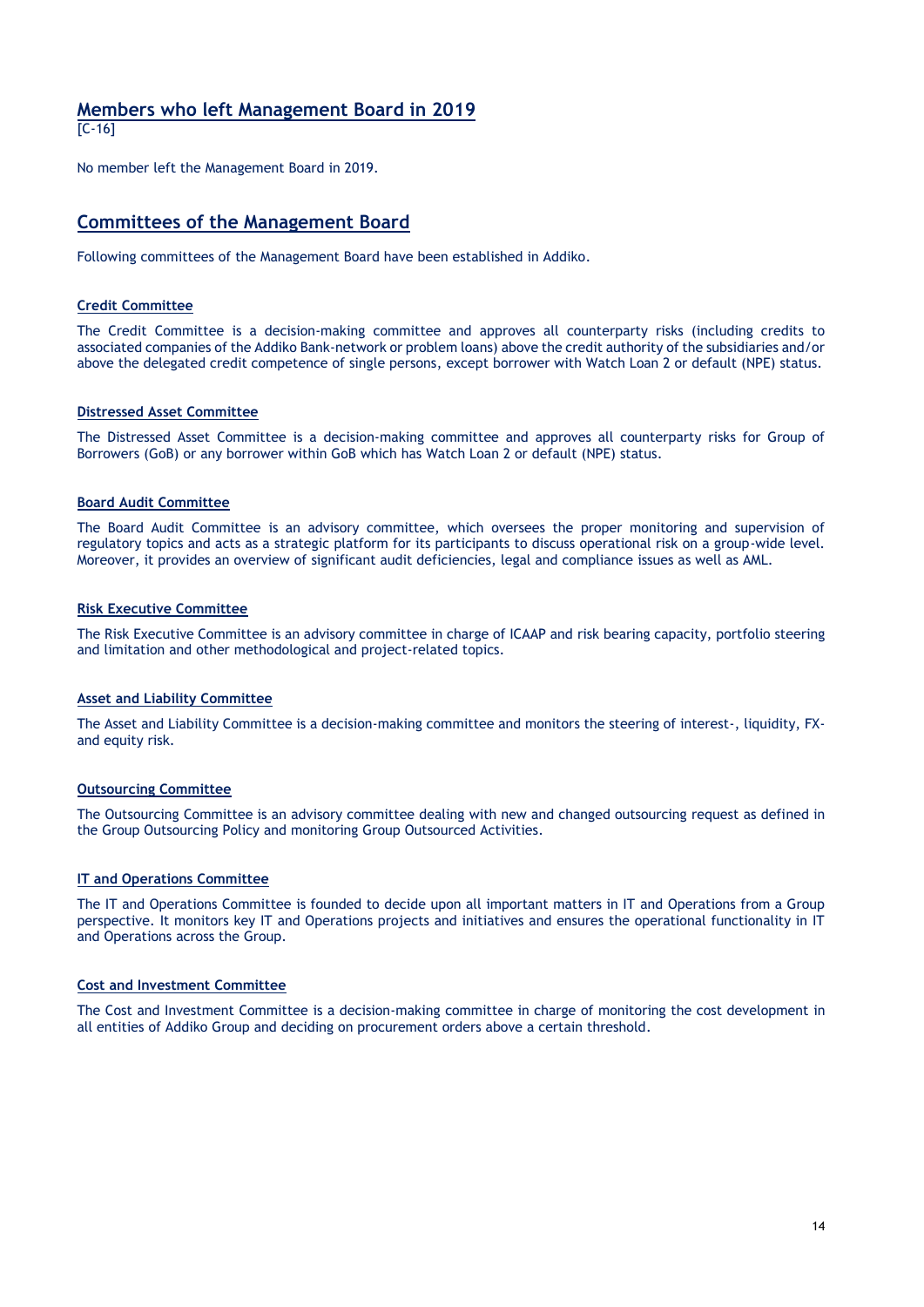#### <span id="page-14-0"></span>**Information on the working procedures of the Management Board**  $TC-16$ ]

In addition to the allocation of tasks and responsibilities within the Management Board, attachment 1 shows all transactions and measures exceeding the scope of section 95 (5) of the Austrian Stock Corporation Act and, therefore, requiring the approval of Supervisory Board.

## <span id="page-14-1"></span>**Supervisory Board Mandates and Comparable Functions in companies outside the Group**

 $[C-16, 26]$ 

Johannes Proksch is appointed as Management Board member of CLEDOMKO Privatstiftung, 1010 Vienna (FN 343079d). No other Management Board member holds any Supervisory Board mandate or performs any comparable function in a company outside the Group.

# <span id="page-14-2"></span>**Members of the Management Board and Supervisory Board of Addiko held mandates in following subsidiaries of Addiko Group at year-end 2019**

#### **Management Board Members**

| <b>Name</b>           | <b>Subsidiary</b>                        | <b>Corporate Body</b>     | <b>Position</b> |
|-----------------------|------------------------------------------|---------------------------|-----------------|
| Razvan Munteanu       | Addiko Bank d.d., Bosnia and Herzegovina | <b>Supervisory Board</b>  | Member          |
| Razvan Munteanu       | Addiko Bank a.d., Bosnia and Herzegovina | <b>Supervisory Board</b>  | Member          |
| Johannes Proksch      | Addiko Bank d.d., Slovenia               | Supervisory Board         | Chair           |
| Johannes Proksch      | Addiko Bank a.d., Montenegro             | <b>Board of Directors</b> | Chair           |
| <b>Csongor Nemeth</b> | Addiko Bank d.d., Croatia                | <b>Supervisory Board</b>  | Deputy          |
| Markus Krause         | Addiko Bank a.d., Serbia                 | <b>Board of Directors</b> | Chair           |

#### **Supervisory Board Members**

| Name                    | <b>Subsidiary</b>                        | <b>Corporate Body</b>     | <b>Position</b> |
|-------------------------|------------------------------------------|---------------------------|-----------------|
| Hans-Hermann Lotter     | Addiko Bank d.d., Croatia                | Supervisory Board         | Chair           |
| Hans-Hermann Lotter     | Addiko Bank a.d., Bosnia and Herzegovina | Supervisory Board         | Chair           |
| Hans-Hermann Lotter     | Addiko Bank d.d., Bosnia and Herzegovina | Supervisory Board         | Chair           |
| <b>Henning Giesecke</b> | Addiko Bank d.d., Slovenia               | Supervisory Board         | Deputy          |
| <b>Henning Giesecke</b> | Addiko Bank a.d., Serbia                 | <b>Board of Directors</b> | Deputy          |
| <b>Henning Giesecke</b> | Addiko Bank a.d., Montenegro             | <b>Board of Directors</b> | Deputy          |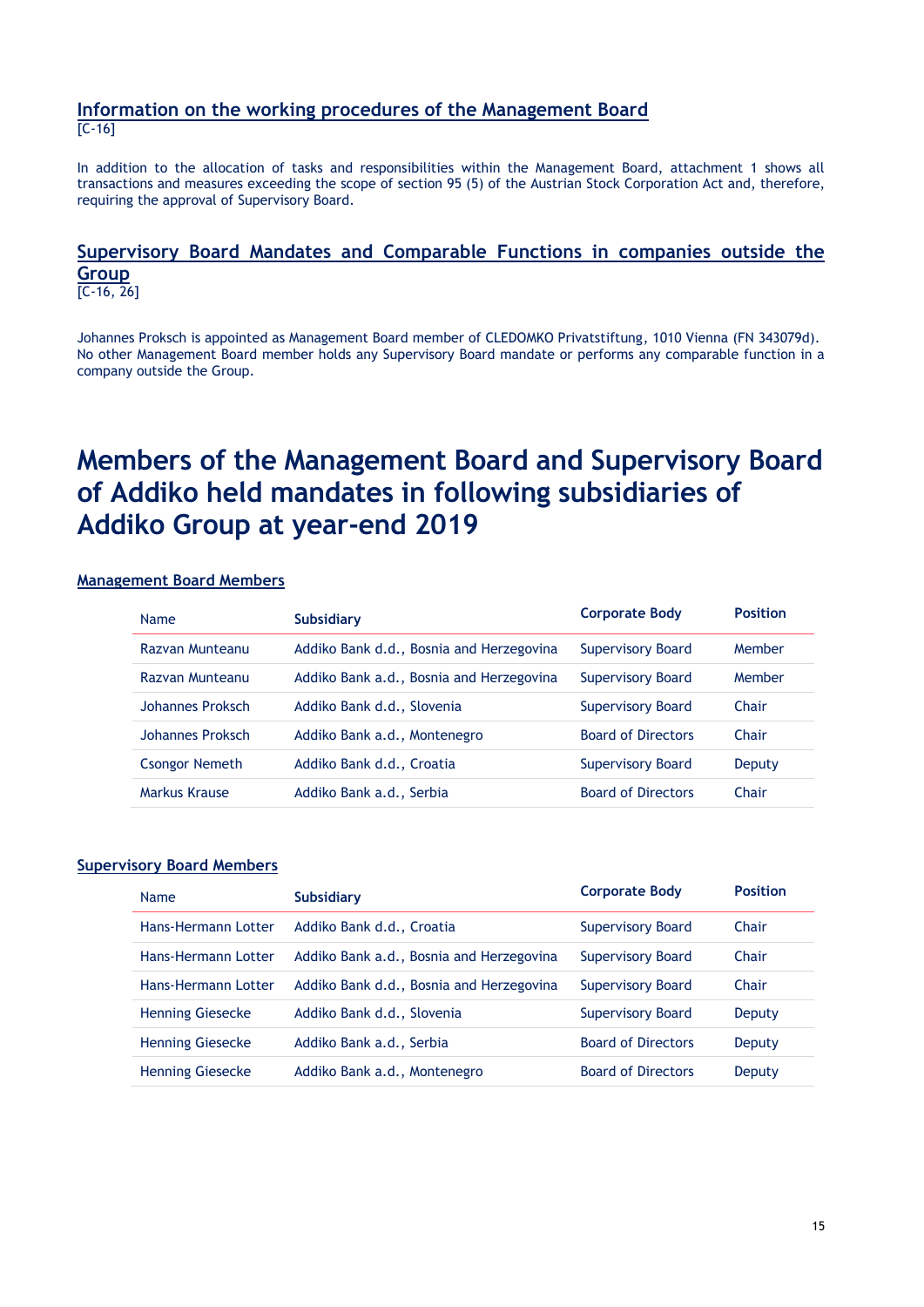# <span id="page-15-0"></span>**Information about the remuneration of the Management Board and the Supervisory Board**

### <span id="page-15-1"></span>**Supervisory Board**

[C-49, C-51]

For their activities as members of the Supervisory Board of Addiko during the reporting period, members of the Supervisory Board were entitled to the following remuneration:

Remuneration in financial year 2019

| In $\epsilon$ thousand              | <b>Remuneration</b> |
|-------------------------------------|---------------------|
| Hermann Josef Lamberti              | 65,0                |
| Hans-Hermann Lotter                 | 55.0                |
| <b>Henning Giesecke</b>             | 55,0                |
| Dragica Pilipovic-Chaffey           | 42.5                |
| Sebastian Prinz Schoenaich-Carolath | 31.6                |

#### Contracts with members of Supervisory Board

In the business year 2019 no member of the Supervisory Board was performing services for Addiko Bank AG outside of their activity as member of the Supervisory Board.

#### <span id="page-15-2"></span>**Management Board**

 $[C-28, C-30, C-31]$ 

The remuneration policy provides a framework of remuneration for all Addiko employees including Management Board members. The policy determines the principles of remuneration and rewards taking the European and Austrian legal framework into account. It aims to enable the Group to attract and retain employees and ensure achievement of company objectives, in line with its strategy, long term goals and risk management framework. It is designed to align the personal objectives of the Management Board members with the long-term interests of Addiko and to ensure an appropriate balance between fixed and variable remuneration components.

#### The methods according to which fulfilment of the performance criteria is determined:

The variable remuneration is determined based on the individual's success (in quantitative and qualitative terms) as well as on the success of the company. In deciding on any award of variable compensation to members of the Management Board, the Committee for Management Board matters considers performance criteria, the market situation and market trends, the appropriateness of bonus payments and risk trends. In case of termination of their function, entitlements and claims of members of the Management Board will be agreed on an individual basis.

#### The remuneration of Management Board members must be clearly defined in the contract of employment, with the following framework:

The remuneration of Management Board members is to be determined as a combination of fixed, performance-based variable pay and non-monetary remuneration, taking into consideration the reciprocity of value for employees and for the Group in line with the interests of shareholders. Fixed remuneration is based on the level of responsibility, which constitutes a relevant part of total pay. Variable annual remuneration linked to the achievement of previously defined individual target agreement and prudent risk management, which in any case should be lower than fixed remuneration for the respective business year.

#### The maximum thresholds determined for variable remuneration:

In accordance with the Group Remuneration Policy, current contracts of Addiko Bank AG Management Board members define the variable remuneration in the amounts below the fixed remuneration for the respective business year (Annual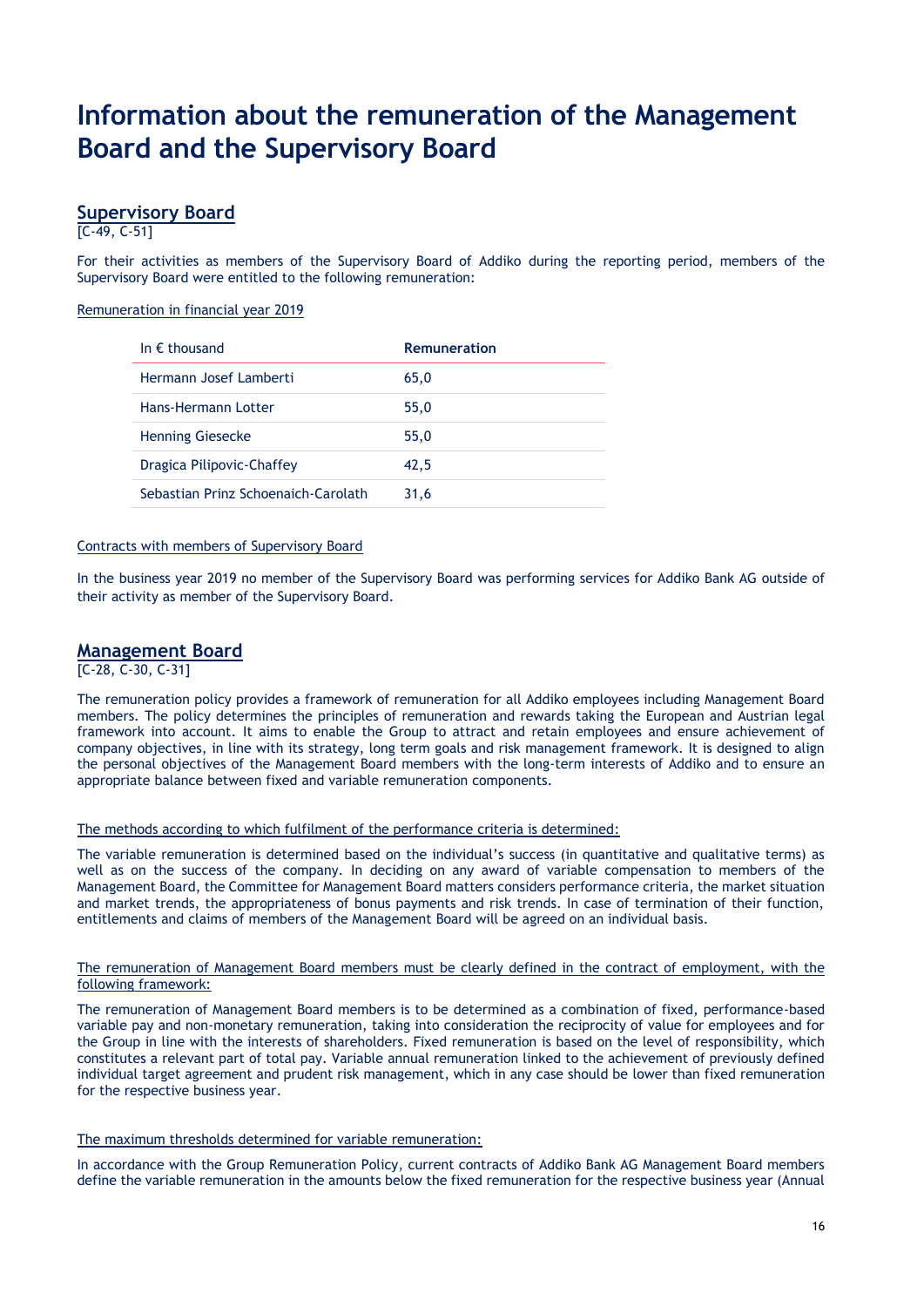bonus is defined in a range from 60% to 78% of annual base salary), without any material changes in bonus system compared to previous year.

#### The principles applicable to eligibility and claims of the Management Board in the event of termination of the function:

In case of premature termination by the Company without good cause or for a good cause which was not caused by fault of the Management Board member, as well as in case of a justified premature termination by the Board member for good cause attributable to the Company, Management Board members could be entitled to a one-time compensation for the loss of income for the then remaining time period until the end of the Fixed Term. Such one-time compensation cannot be higher than (i) nine times the gross monthly base salary plus (ii) pro-rated Christmas and vacation allowance for six months plus (iii) variable bonus, calculated based on the most recent target values and parameters (under assumption of no more than 100% target achievement) for nine months.

The principles of the company retirement plan for the Management Board and the conditions:

No retirement plan for the Management Board has been implemented in Addiko so far.

#### Stock Option Programme

No stock option program was implemented in business year 2019.

#### D&O Insurance

Management Board and Supervisory Board members are covered by a D&O insurance at the level of Addiko.

#### Remuneration of the active members of the Management Board in business year 2019

In 2019, the active Management Board members received in total TEUR 2.953, thereof TEUR 1.010 as variable remuneration.

The fixed and variable performance-linked annual remunerations of each individual management board member will not be disclosed in the Corporate Governance Report.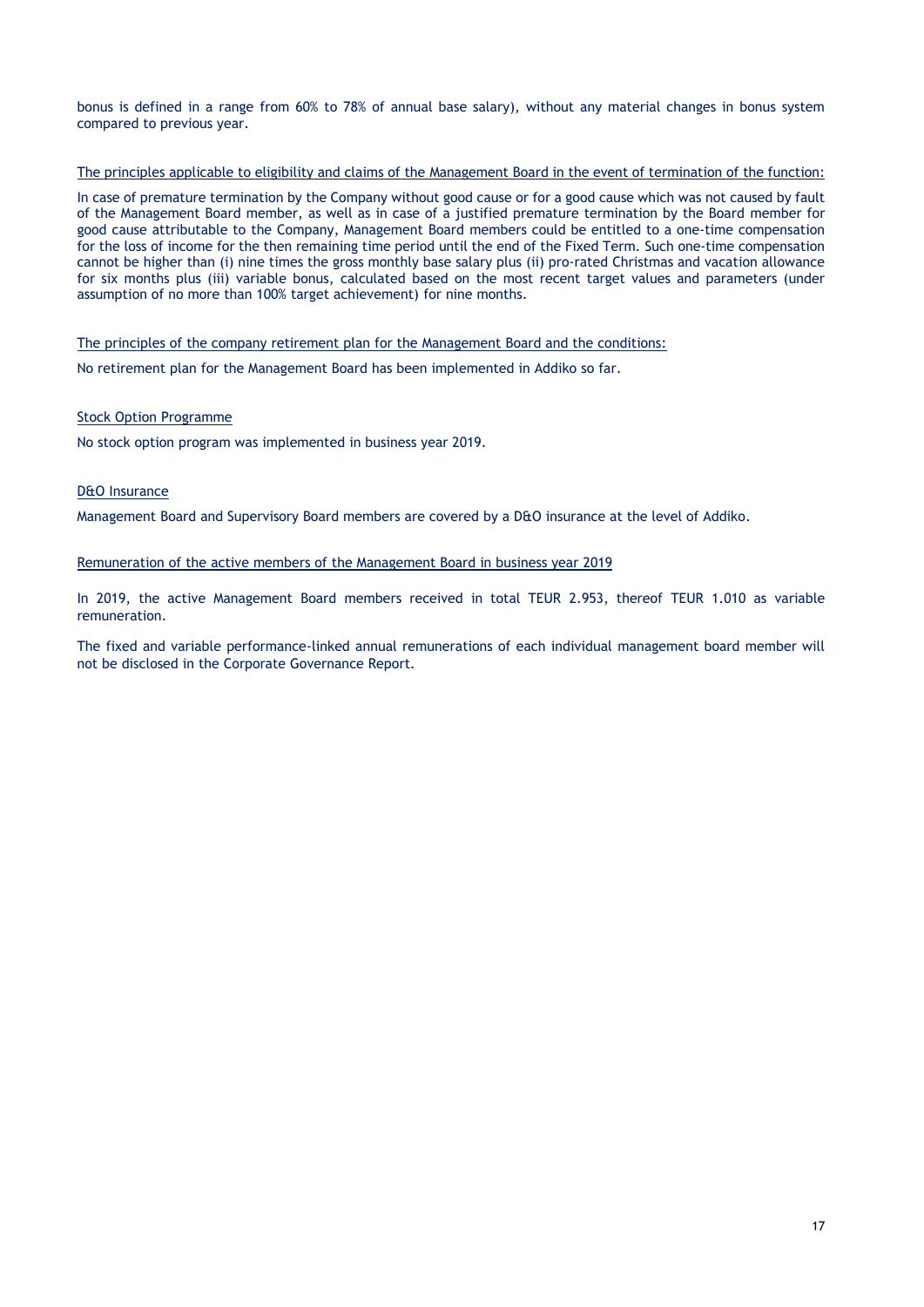# <span id="page-17-0"></span>**Measures taken to promote women on the Management Board, the Supervisory Board and in management positions**

The Addiko Group Diversity and Inclusion policy, aligned with EU directives, provides a structured process through which the bank defines diversity objectives and targets. The Supervisory Board, during the annual review of the composition of the Management Board and the self-assessment of the Supervisory Board, reviews the diversity strategy and targets set. These define voluntary measures and initiatives that promote women on the Supervisory Board, Management Board and in senior management positions.

#### <span id="page-17-1"></span>**Women in the Management Board, the Supervisory Board and in management positions**  $\overline{IC}$ -60]

**Figure 3 – Women in the Management Board, the Supervisory Board and in management positions as of 31 December 2019** 

|                                | <b>Addiko Bank AG</b> |                 |            | Addiko Group <sup>4</sup> |
|--------------------------------|-----------------------|-----------------|------------|---------------------------|
| <b>Function</b>                | Female no.            | <b>Female %</b> | Female no. | <b>Female %</b>           |
| Supervisory Board <sup>5</sup> |                       | 20%             |            | 25%                       |
| Management Board               |                       | 0%              | ь          | 22%                       |
| Senior Management (B-1)        |                       | 20%             | 69         | 53%                       |

# <span id="page-17-2"></span>**Diversity Concept**

### <span id="page-17-3"></span>**Promoting Diversity and Inclusion**

Addiko Bank actively promotes diversity by closely measuring and monitoring talent statistics and talent development. As part of building an inclusive workplace, the focus is upon establishing a framework to promote equality and equal opportunities for women and men in the bank.

The Bank launched its Diversity and Inclusion policy and initiatives in 2019 to increase the number of women in management positions. Three-year gender targets have been set for the Management Board and Supervisory Board representation to identify ready-now successors, both female and male, by year-end 2021. The Supervisory Board also reflects the wide aspects of diversity and inclusion reflected in the gender, age structure and nationality of its Supervisory Board members. All vacancies for senior and top managerial positions must also include equal gender representation.

Diversity and inclusion principles are embedded in the Bank's Group Diversity and Inclusion policy, supported by that corporate Values and Behaviors that are encouraged in the Bank. The objective is to strengthen the foundations and good practices of an inclusive work environment aiming to manage talent diversity, ensure financial equality, raise awareness, provide career opportunities and promote flexible working arrangements for our employees.

#### <span id="page-17-4"></span>**Diversity in the Supervisory Board**

 $TL-521$ 

 $\overline{a}$ 

Aspects of diversity that are taken into consideration in the ABG Supervisory Board are the representation of both genders, the age structure and (in case of listed companies) the internationality (citizenship) of its members in the Holding and across the subsidiaries.

<sup>4</sup> Including, in addition to Addiko Bank AG, its subsidiaries Addiko Bank d.d. Croatia, Addiko Bank d.d. Slovenia, Addiko Bank a.d. Serbia, Addiko Bank d.d. Sarajevo, Addiko Bank a.d. Banja Luka and Addiko Bank AD Montenegro

<sup>&</sup>lt;sup>5</sup> Excluding members of the works council in Addiko Bank AG since neither the shareholder nor the Supervisory Board have any influence on their selection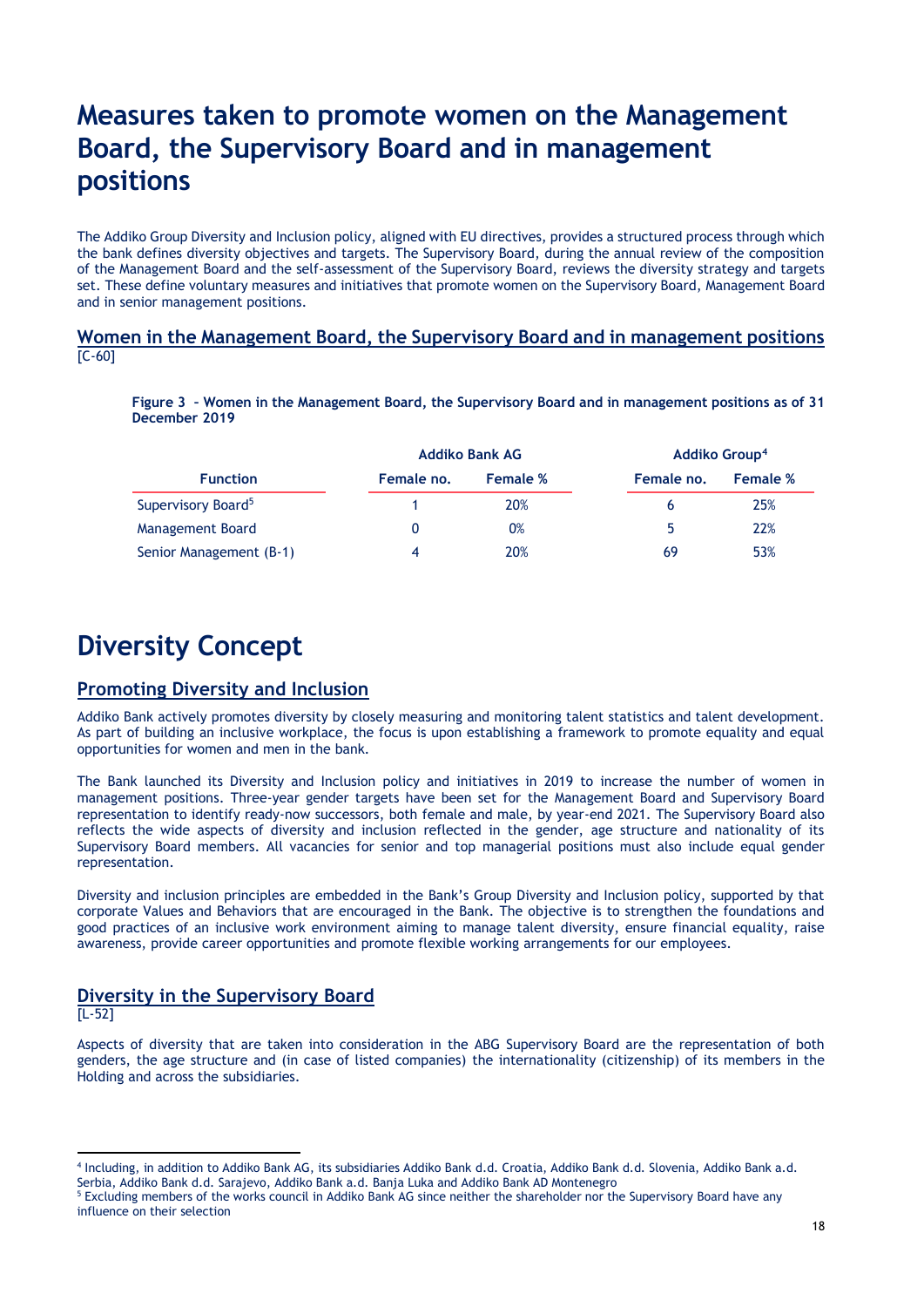| <b>Addiko Bank AG<sup>6</sup></b> |                   | <b>Addiko Group</b>  |                   |  |
|-----------------------------------|-------------------|----------------------|-------------------|--|
| <b>Age Structure</b>              | <b>SB members</b> | <b>Age Structure</b> | <b>SB members</b> |  |
| < 40 Y                            | 0                 | < 40 Y               | $2^{\circ}$       |  |
| $40 - 49$ Y                       | 0                 | $40 - 49$ Y          | 9                 |  |
| $50 - 60Y$                        | 2                 | $50 - 60Y$           |                   |  |
| $>60$ Y                           | 3                 | $>60$ Y              | 6                 |  |

#### **Figure 4 – Diversity in the Supervisory Boards of Addiko and Addiko Group as of 31 December 2019**

#### **Addiko Bank AG Addiko Group**

# **Gender SB members Gender SB members** female 1 and 1 female 6 female 6 female 6 female 6 female 6 female 6 female 6 female 6 female 6 female 6 female 6 female 6 female 6 female 6 female 6 female 6 female 6 female 6 female 6 female 6 female 6 female 6 female 6 male 18 and 18 and 18 and 18 and 18 and 18 and 18 and 18 and 18 and 18 and 18 and 18 and 18 and 18 and 18 and 1

#### **Addiko Bank AG Addiko Group**

| Citizenship           | <b>SB members</b> | Citizenship            | SB members      |
|-----------------------|-------------------|------------------------|-----------------|
| Germany               | $\overline{4}$    | Austria                | 1               |
| <b>United Kingdom</b> | 1                 | <b>Belgium</b>         | 1               |
|                       |                   | Bosnia and Herzegovina | 4               |
|                       |                   | Croatia                | 3               |
|                       |                   | Germany                | $5\phantom{.0}$ |
|                       |                   | Hungary                | 3               |
|                       |                   | Montenegro             | 1               |
|                       |                   | Romania                | 1               |
|                       |                   | Serbia                 | 3               |
|                       |                   | <b>United Kingdom</b>  | $\overline{2}$  |

# <span id="page-18-0"></span>**External Evaluation**

 $\overline{a}$ 

Deloitte Wirtschaftsprüfungs GmbH evaluated the implementation and compliance with the Code for the financial year 2019 except of Rule 77 to 83 of the Code, those rules were evaluated by CMS Reich-Rohrwig Hainz Rechtsanwälte GmbH.

The review was essentially carried out by using the questionnaire for evaluating compliance with the Code, published by the Austrian Working Group for Corporate Governance (version of January 2018).

After the evaluation, Deloitte Wirtschaftsprüfungs GmbH and CMS Reich-Rohrwig Hainz Rechtsanwälte GmbH were able to confirm that Addiko complied with the rules of the ÖCGK in financial year 2019- insofar as these were included in the Addiko declaration of conformity. Some rules were not applicable to Addiko during the evaluation period.

<sup>&</sup>lt;sup>6</sup> Excluding members of the works council in Addiko Bank AG since neither the shareholder nor the Supervisory Board have any influence on their selection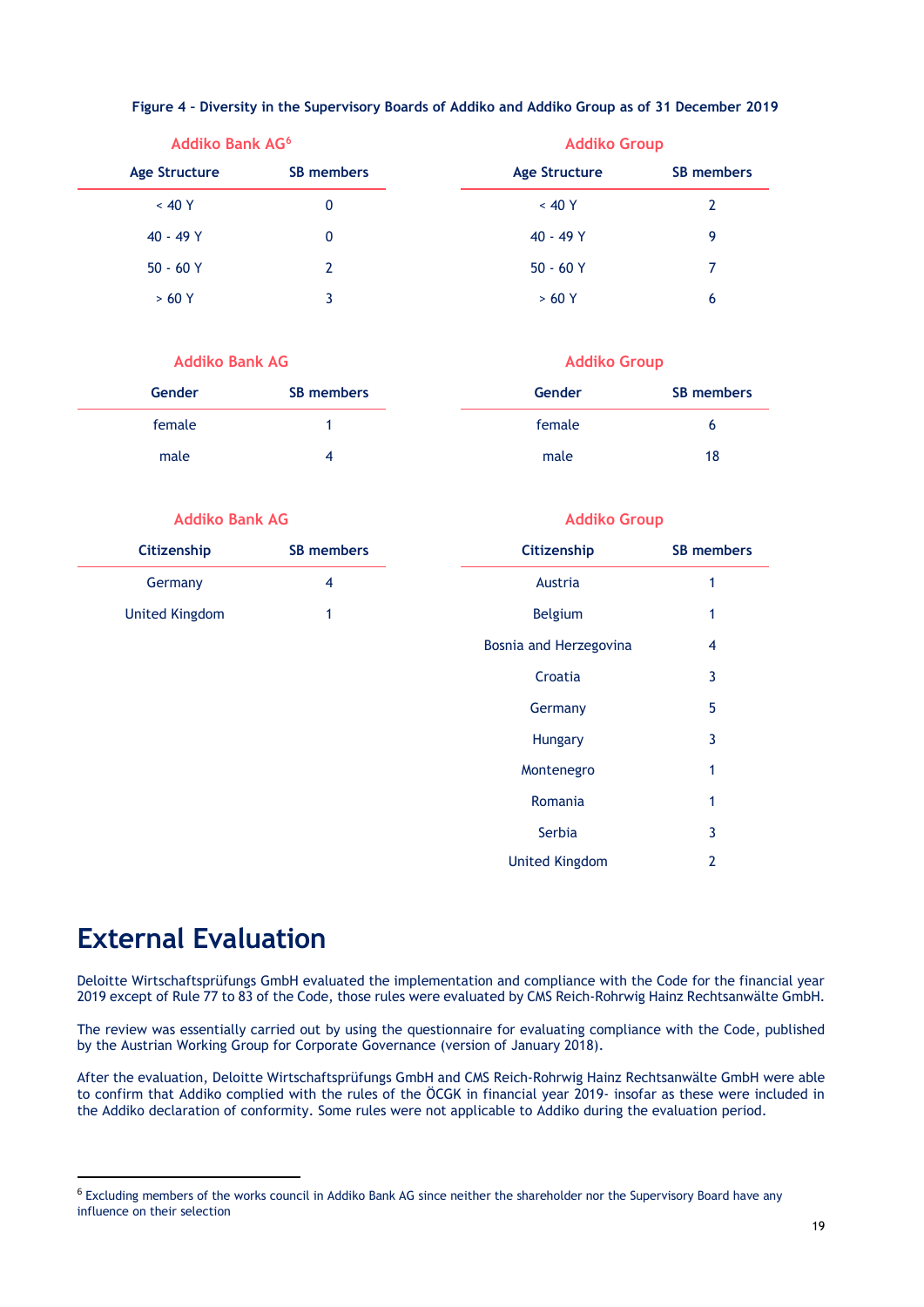Vienna, 04 March 2020 Addiko Bank AG

### MANAGEMENT BOARD

Razvan Munteanu m.p. (Chairman)

Markus Krause m.p. **Markus Krause m.p.** Johannes Proksch m.p. **C**songor Bulcsu Németh m.p.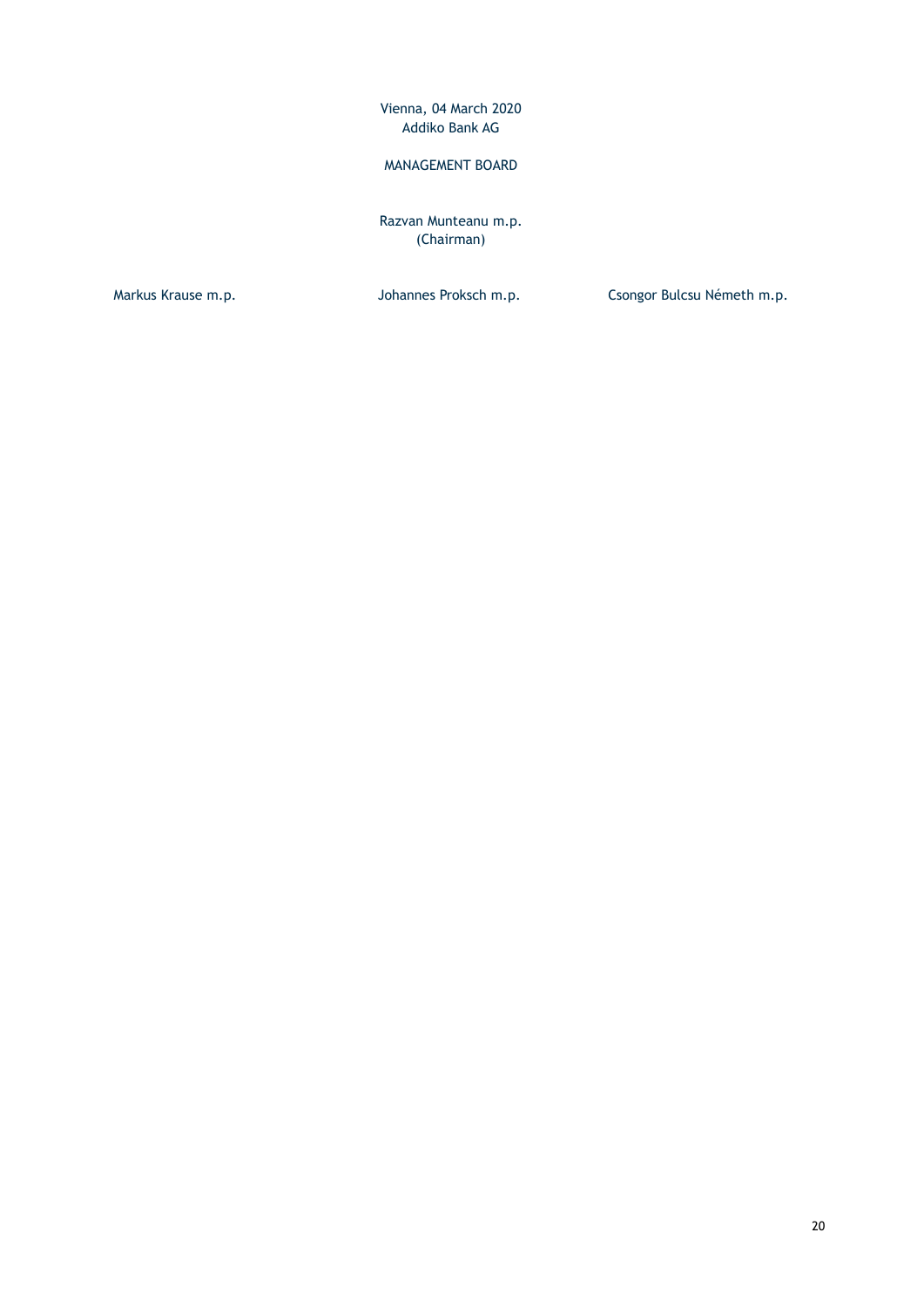# <span id="page-20-0"></span>**Attachment 1: Transactions and measures exceeding the scope of section 95(5) Austrian Stock Corporation Act and, therefore, requiring the approval of Supervisory Board as of 31 December 2019**

| <b>Transaction</b> |                                                                                                                                                                                                                                                                                                                                                                                                                                                                          | <b>Threshold (single basis</b><br>unless stated | refers to  |
|--------------------|--------------------------------------------------------------------------------------------------------------------------------------------------------------------------------------------------------------------------------------------------------------------------------------------------------------------------------------------------------------------------------------------------------------------------------------------------------------------------|-------------------------------------------------|------------|
|                    |                                                                                                                                                                                                                                                                                                                                                                                                                                                                          | otherwise)                                      |            |
| 1.                 | Determination of general business policy, including                                                                                                                                                                                                                                                                                                                                                                                                                      | in any case                                     | Group      |
|                    | (i) the definition of general principles of corporate policy as<br>well as Company's strategy,                                                                                                                                                                                                                                                                                                                                                                           |                                                 |            |
|                    | (ii) medium term plans for the Company and the Group for the<br>subsequent 5 financial years,                                                                                                                                                                                                                                                                                                                                                                            |                                                 |            |
|                    | (iii) the commencement or termination of business activities<br>provided that such activities are material or outside the<br>ordinary course of business,                                                                                                                                                                                                                                                                                                                |                                                 |            |
|                    | (iv) the establishment or closing of branches of the Company's<br>subsidiaries, provided that (a) this involves a major economic or<br>financial impact to the Company's subsidiary or (b) it refers to a<br>branch in a country, different from the one this subsidiary is<br>registered in                                                                                                                                                                             |                                                 |            |
| 2.                 | Allocation of responsibilities within the Management Board                                                                                                                                                                                                                                                                                                                                                                                                               | in any case                                     | <b>ABH</b> |
| 3.                 | Granting power of attorney (Prokura)                                                                                                                                                                                                                                                                                                                                                                                                                                     | in any case                                     | <b>ABH</b> |
| 4.                 | Establishment and closing of branches of the Company as well as<br>changes to the overall organizational structure of the Company                                                                                                                                                                                                                                                                                                                                        | in any case                                     | <b>ABH</b> |
| 5.                 | Conclusion of cooperation agreements with credit institutions and<br>insurance companies                                                                                                                                                                                                                                                                                                                                                                                 | in any case                                     | Group      |
| 6.                 | Annual budget of the Company and the Group for the subsequent<br>financial year.                                                                                                                                                                                                                                                                                                                                                                                         | in any case                                     | Group      |
| 7.                 | Loans, limits and all credit relevant transactions according to the<br><b>Group Credit Principles</b>                                                                                                                                                                                                                                                                                                                                                                    |                                                 | Group      |
|                    | The Management Board delegates to the Group Credit<br>Committee (GCC) its approval right for all limit and loan<br>applications and its voting right for limit and loan applications,<br>which have to be finally approved in the Credit Committee of<br>Supervisory Board (CC SB). The GCC informs the Management<br>Board prior to submission to the CC SB and the members of the<br>Management Board have the right to make applications to the<br>CC <sub>SB</sub> . |                                                 |            |
|                    | The Supervisory Board delegates to CC SB all approval right for<br>all limit and loan applications and its voting right for limit and<br>loan applications.                                                                                                                                                                                                                                                                                                              |                                                 |            |
|                    | Client applications submitted to CC SB for approval have to<br>include all approvals made by GCC (and all lower approval<br>authorities, if any) based on delegation of rights (exemptions),<br>done in the period after last CCSB approval for respective<br>client.                                                                                                                                                                                                    |                                                 |            |
|                    |                                                                                                                                                                                                                                                                                                                                                                                                                                                                          |                                                 |            |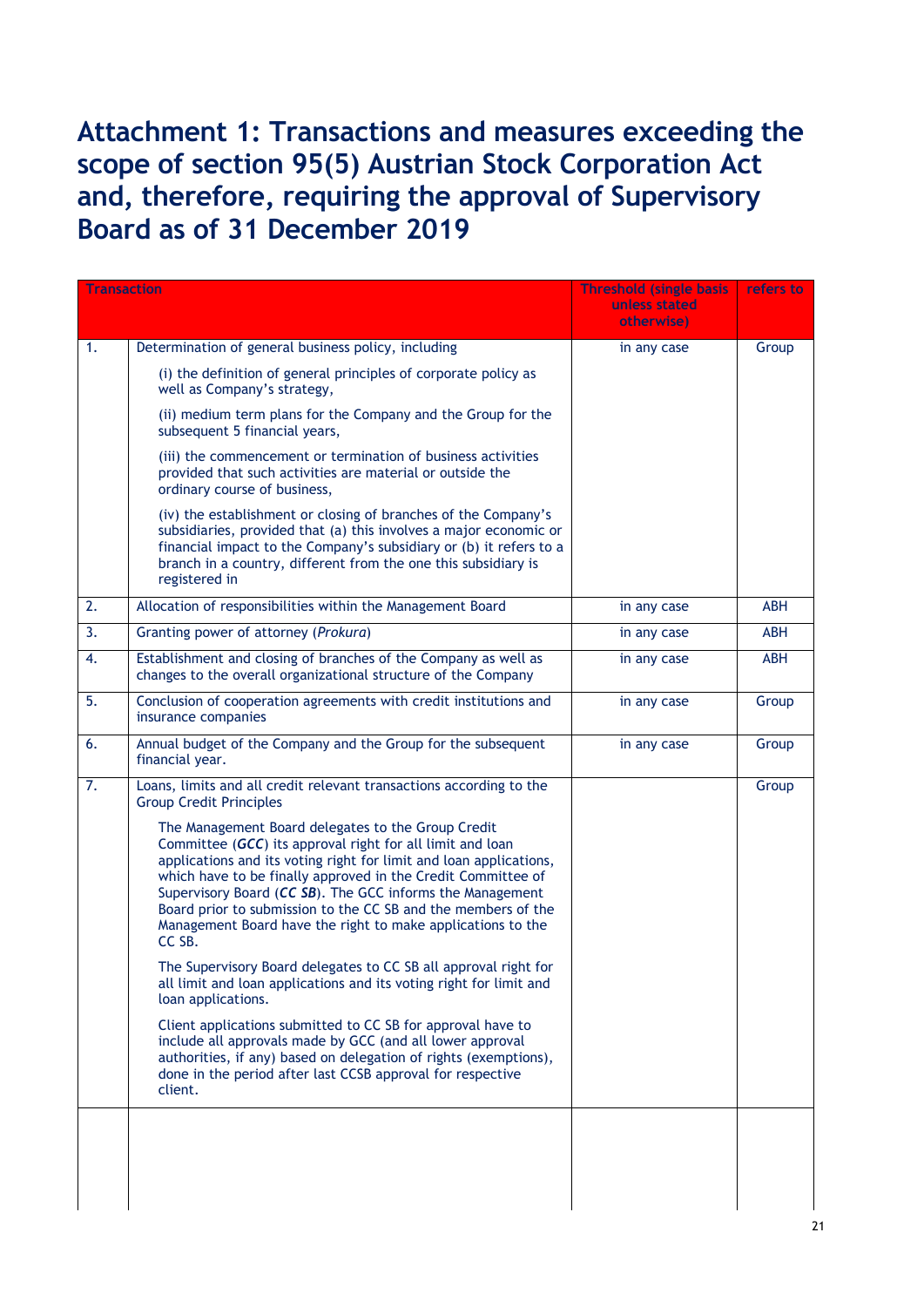| a)           | General authorities based on value limitations:                                                                                                                                                                                                                  |                                 |       |
|--------------|------------------------------------------------------------------------------------------------------------------------------------------------------------------------------------------------------------------------------------------------------------------|---------------------------------|-------|
|              | - Public Finance and Financial Institutions, Sovereigns/Sub-<br>sovereigns - Rating 1E or better                                                                                                                                                                 | $> \epsilon$ m 50 or large exp. |       |
|              | - Public Finance and Financial Institutions, Sovereigns/Sub-<br>sovereigns - Rating worse than 1E - PL and WL/NPL                                                                                                                                                | $> \epsilon$ m 30 or large exp. |       |
|              | - Corporate - PL and WL/NPL                                                                                                                                                                                                                                      | $> \epsilon$ m 15 or large exp. |       |
|              |                                                                                                                                                                                                                                                                  |                                 |       |
| b)           | Exemptions:                                                                                                                                                                                                                                                      |                                 |       |
| ba)          | any increase/change of exposure up to €t 100 "on top" of<br>existing exposure                                                                                                                                                                                    |                                 |       |
| bb)          | increase of existing exposure:                                                                                                                                                                                                                                   |                                 |       |
|              | - up to 10 % of GCC approval rights for Corporate and SME<br>clients,                                                                                                                                                                                            |                                 |       |
|              | - additionally, up to 10 % of GoB exposure for Corporate and<br>SME clients if specific increase is fully cash collateralized,                                                                                                                                   |                                 |       |
|              | provided that (i) maturity of 3 years (if not fully cash covered)<br>will not be exceeded and (ii) no material deterioration of credit<br>quality will be created by specific decision (max. 3 rating<br>notches)                                                |                                 |       |
| bc)          | waiver on fulfilment of specific conditions or change of price<br>terms, in each case as set forth in the credit agreement                                                                                                                                       |                                 |       |
| bd)          | prolongation of (i) review date up to 3 months or (ii) maturity<br>date, including change of repayment schedule, up to 12 months                                                                                                                                 |                                 |       |
| be)          | write off of interests/fees not recoverable and fully provisioned                                                                                                                                                                                                |                                 |       |
| bf)          | conclusion of a standstill agreement up to 6 months but not<br>longer than 3 months after maturity date                                                                                                                                                          |                                 |       |
| bg)          | contract cancellation and/or starting a lawsuit to enforce<br>exposure collection                                                                                                                                                                                |                                 |       |
| bh)          | changes in collateral unless such change causes deterioration of<br>more than 10 % internal collateral value (methodological<br>changes which trigger ICV deterioration are not to be<br>considered by CC SB); collateral rights have to remain legally<br>valid |                                 |       |
| bi)          | collateral sale/release up to a collateral value of up to €m 1, if<br>financial offset corresponds to internal collateral value or falls<br>below up to €t 50                                                                                                    |                                 |       |
| $\mathsf{C}$ | All limit and loan applications achieving respectively exceeding the<br>large exposure limits pursuant to section 28b BWG in conjunction<br>with Art 392 of Regulation (EC) No. 575/2013 (CRR) require the<br>prior approval of the CC SB.                       |                                 |       |
| 8.           | Intragroup limits to affiliated companies referring to any kind of<br>exposure/investment                                                                                                                                                                        | in any case                     | Group |
| 9.           | In relation to a subsidiary                                                                                                                                                                                                                                      | $\epsilon$ m 5 transaction      | Group |
|              | (i) the establishment, reorganisation (in terms of merger or<br>spin-off) and liquidation of a subsidiary,                                                                                                                                                       | value                           |       |
|              | (ii) equity capital measures (especially - but not limited to -<br>debt to equity swaps) relating to a subsidiary, and                                                                                                                                           |                                 |       |
|              | (iii) purchase (including those from capital increase measures),<br>sale and pledge of shares of a subsidiary                                                                                                                                                    |                                 |       |
|              | and provided further that in each such case the Supervisory Board<br>shall be informed without undue delay irrespective of the<br>applicable threshold.                                                                                                          |                                 |       |